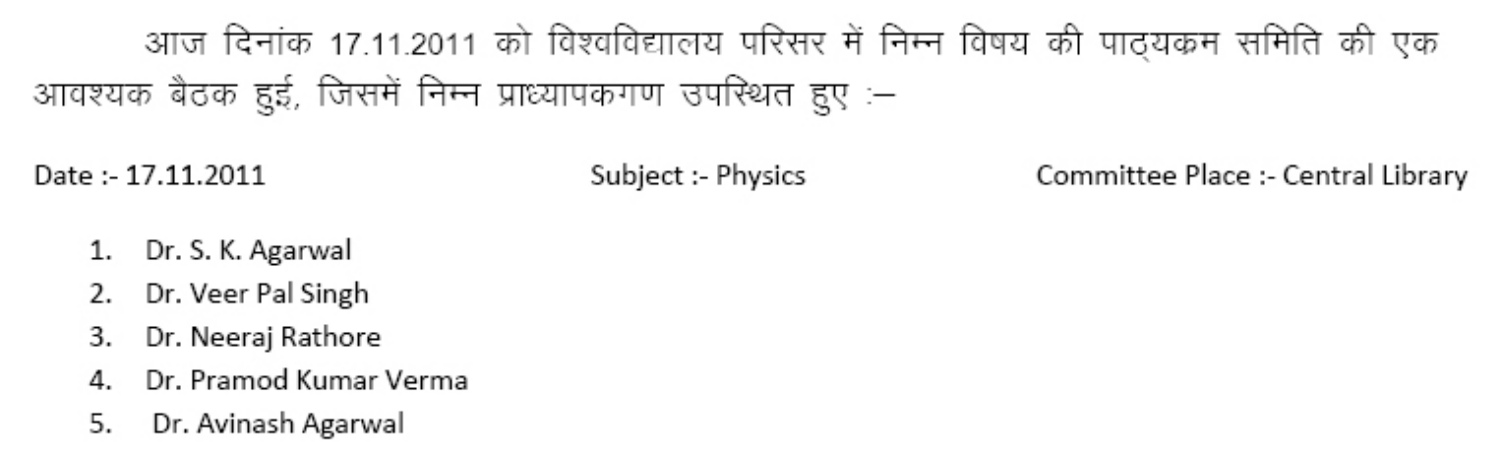# **PROPOSED UNIFORM SYLLABUS FOR U.P. STATE UNIVERSITIES**

# **Three Years Degree Course**

# **PHYSICS**

# **B.Sc.- FIRST YEAR**

|                  |                                                                     | Max. Marks |
|------------------|---------------------------------------------------------------------|------------|
| <b>PAPER I</b>   | <b>MECHANICS AND WAVE MOTION</b>                                    | 50         |
| <b>PAPER II</b>  | KINETIC THEORY AND THERMODYNAMICS                                   | 50         |
| <b>PAPER III</b> | CIRCUIT FUNDAMENTALS AND<br><b>BASIC</b><br><b>ELECTRONICS</b>      | 50         |
| PRACTICAL        | TWO PRACTICALS (30 MARKS) + VIVA (10<br>$MARKS$ + RECORD (10 MARKS) | 50         |
| <b>TOTAL</b>     |                                                                     | 200        |

 Candidate must obtain minimum pass marks in Theory and Practical Examinations separately.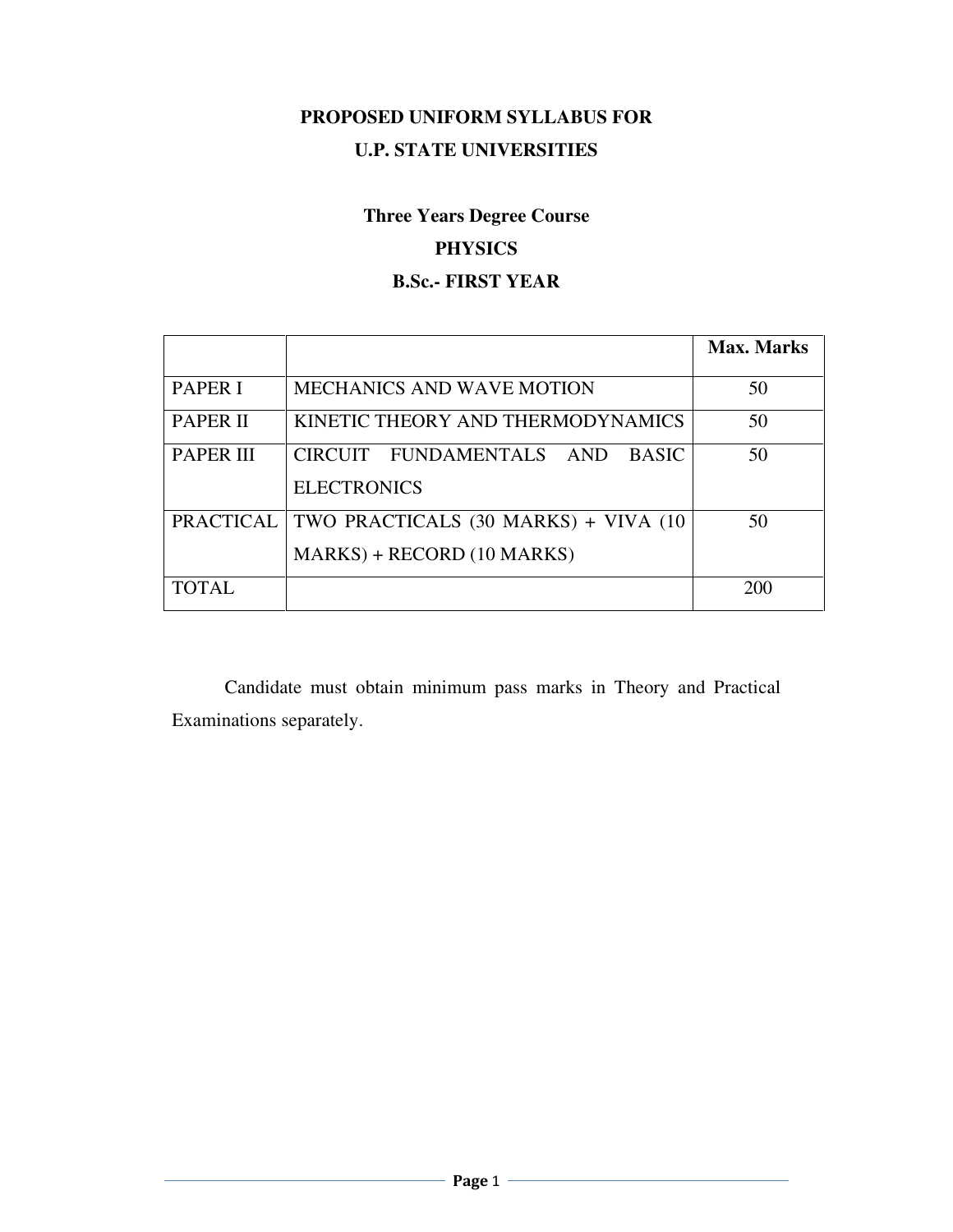### **PAPER I - MECHANICS AND WAVE MOTION**

#### **UNIT-I**

Inertial reference frame, Newton's laws of motion, Dynamics of particle in rectilinear and circular motion, Conservative and Non -conservative forces, Conservation of energy, liner momentum and angular momentum, Collision in one and two dimensions, cross section.

#### **UNIT -II**

Rotational energy and rotational inertia for simple bodies, the combined translation and rotational and motion of a rigid body on horizontal and inclined planes, Simple treatment of the motions of a top. Relations between elastic constants, bending of Beams and Torsion of Cylinder.

#### **UNIT - III**

Central forces, Two particle central force problem, reduced mass, relative and centre of mass motion, Law of gravitation, Kepler's laws, motions of planets and satellites, geo-stationary satellites.

#### **UNIT IV**

Simple harmonic motion, differential equation of S. H. M. and its solution, uses of complex notation, damped and forced vibrations, composition of simple harmonic motion.

Differential equation of wave motion, plane progressive waves in fluid media, reflection of waves, phase change on reflection, superposition, stationary waves, pressure and energy distribution, phase and group velocity.

#### **Text and Reference Books**

EM Purcell, Ed: "Berkeley Physics Course, Vol. 1, Mechanics" (McGraw-Hill). RP Feymman, RB Lighton and M Sands; "The Feymman Lectures in Physics", Vol. 1 (BI Publications, Bombay, Delhi, Calcutta, Madras). J.C. Upadhyay: 'Mechanics'.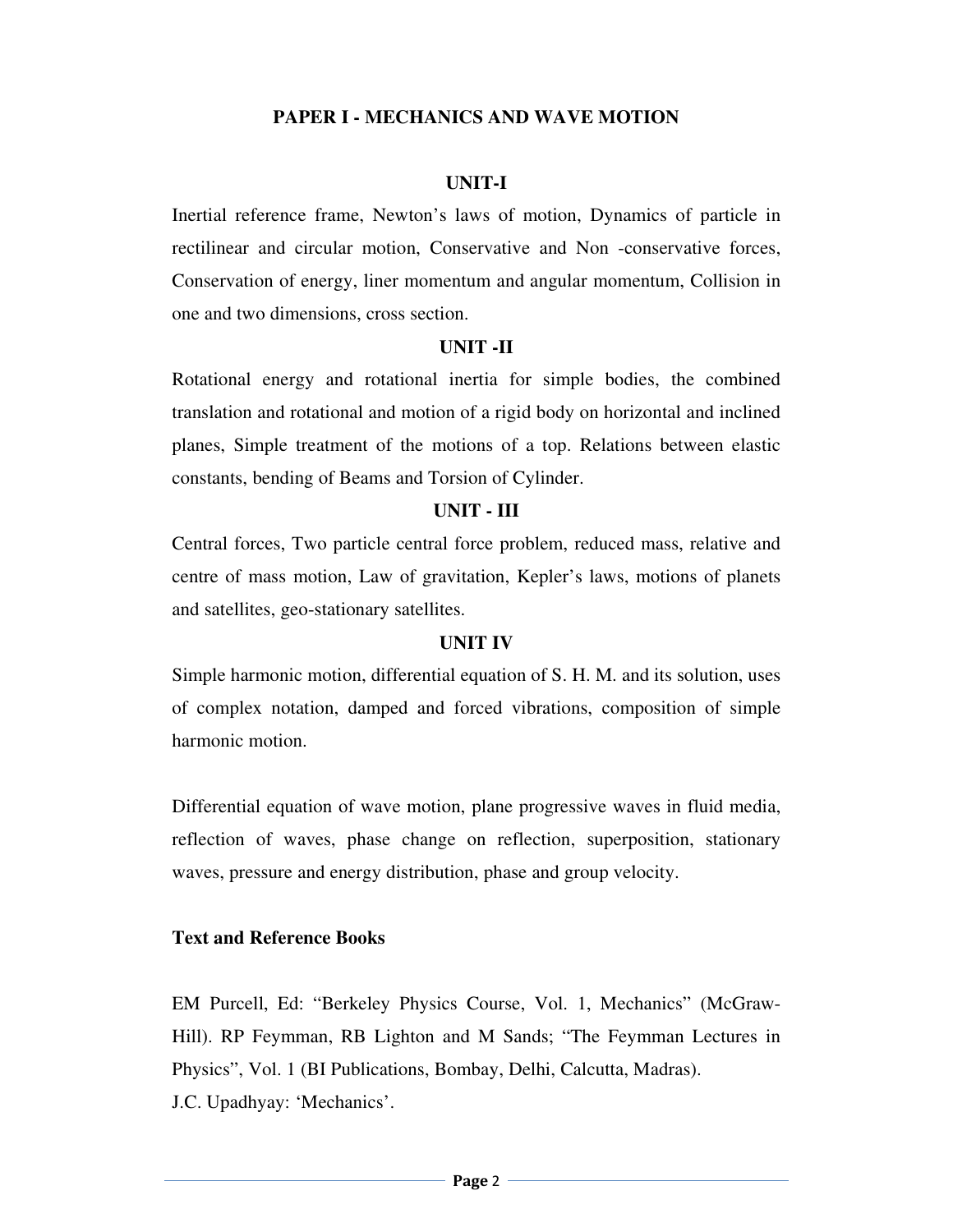D.S, Mathur "Mechanics",

P.K. Srivastava: "Mechanics" (New Age International).

# **PAPER II- KINETIC THEORY AND THERMODYNAMICS UNIT-I**

**Ideal Gas:** Kinetic model, Deduction of Boyle's law, interpretation of temperature, estimation of r.m.s. speeds of molecules. Brownian motion, estimate of the Avogadro number. Equipartition of energy, specific heat of monatomic gas, extension to di- and triatomic gases, Behaviour at low temperatures. Adiabatic expansion of an ideal gas, applications to atmospheric physics.

**Real Gas:** Vander Waals gas, equation of state, nature of Van der Waals forces, comparison with experimental P-V curves. The critical constants, gas and vapour. Joule expansion of ideal gas, and of a Vander Waals gas, Joule coefficient, estimates of J-T cooling.

### **UNIT -II**

**Liquefaction of gases:** Boyle temperature and inversion temperature. Principle of regenerative cooling and of cascade cooling, liquefaction of hydrogen and helium. Refrigeration cycles, meaning of efficiency.

**Transport phenomena in gases:** Molecular collisions, mean free path and collision cross sections. Estimates of molecular diameter and mean free path. Transport of mass, momentum and energy and interrelationship, dependence on temperature and pressure.

# **UNIT - III**

**The laws of thermodynamics:** The Zeroth law, various indicator diagrams, work done by and on the system, first law of thermodynamics, internal energy as a state function and other applications. Reversible and irreversible changes, Carnot cycle and its efficiency, Carnot theorem and the second law of thermodynamics. Different versions of the second law, practical cycles used in internal combustion engines. Entropy, principle of increase of entropy. The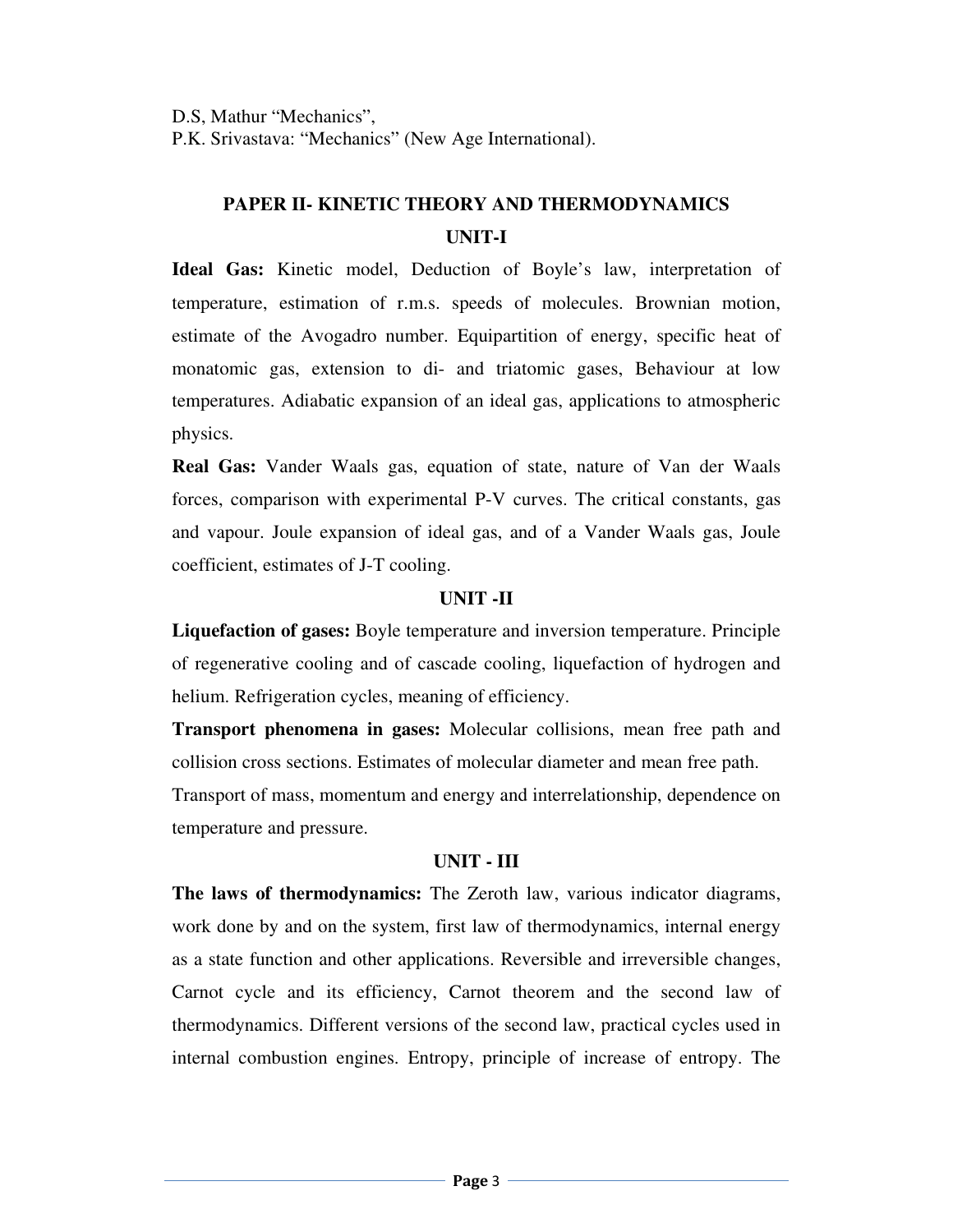thermodynamic scale of temperature; its identity with the perfect gas scale. Impossibility of attaining the absolute zero;

third law of thermodynamics. Thermodynamic relationships: Thermodynamic variables; extensive and intensive, Maxwell's general relationships, application to Joule-Thomson cooling and adiabatic cooling in a general system, Van der Waals gas, Clausius-Clapeyron heat equation. Thermodynamic potentials and equilibrium of thermodynamical systems, relation with thermodynamical variables. Cooling due to adiabatic demagnetization, production and measurement of very low temperatures.

#### **UNIT -IV**

 Blackbody radiation: Pure temperature dependence, Stefan-Boltzmann law, pressure of radiation, spectral distribution of Black body radiation, Wien's displacement law, Rayleigh-Jean's law, Plank's law the ultraviolet catastrophy.

#### **Text and Reference Books**

G.G. Agarwal and H.P. Sinha "Thermal Physics"

S.K. Agarwal and B.K. Agarwal "Thermal Physics"

# **PAPER III - CIRCUIT FUNDAMENTALS AND BASIC ELECTRONICS**

#### **UNIT-I**

Growth and decay of currents through inductive resistances, charging and discharging

in R.C. and R.L.C. circuits, Time constant, Measurement of high resistance.

A.C. Bridges, Maxwell's and Scherings Bridges, Wien Bridge.

THINLY, NORTON and Superposition theorems and their applications.

### **UNIT -II**

Semiconductors, intrinsic and extrinsic semiconductors, n-type and p-type semiconductors, unbiased diode forward bias and reverse bias diodes, diode as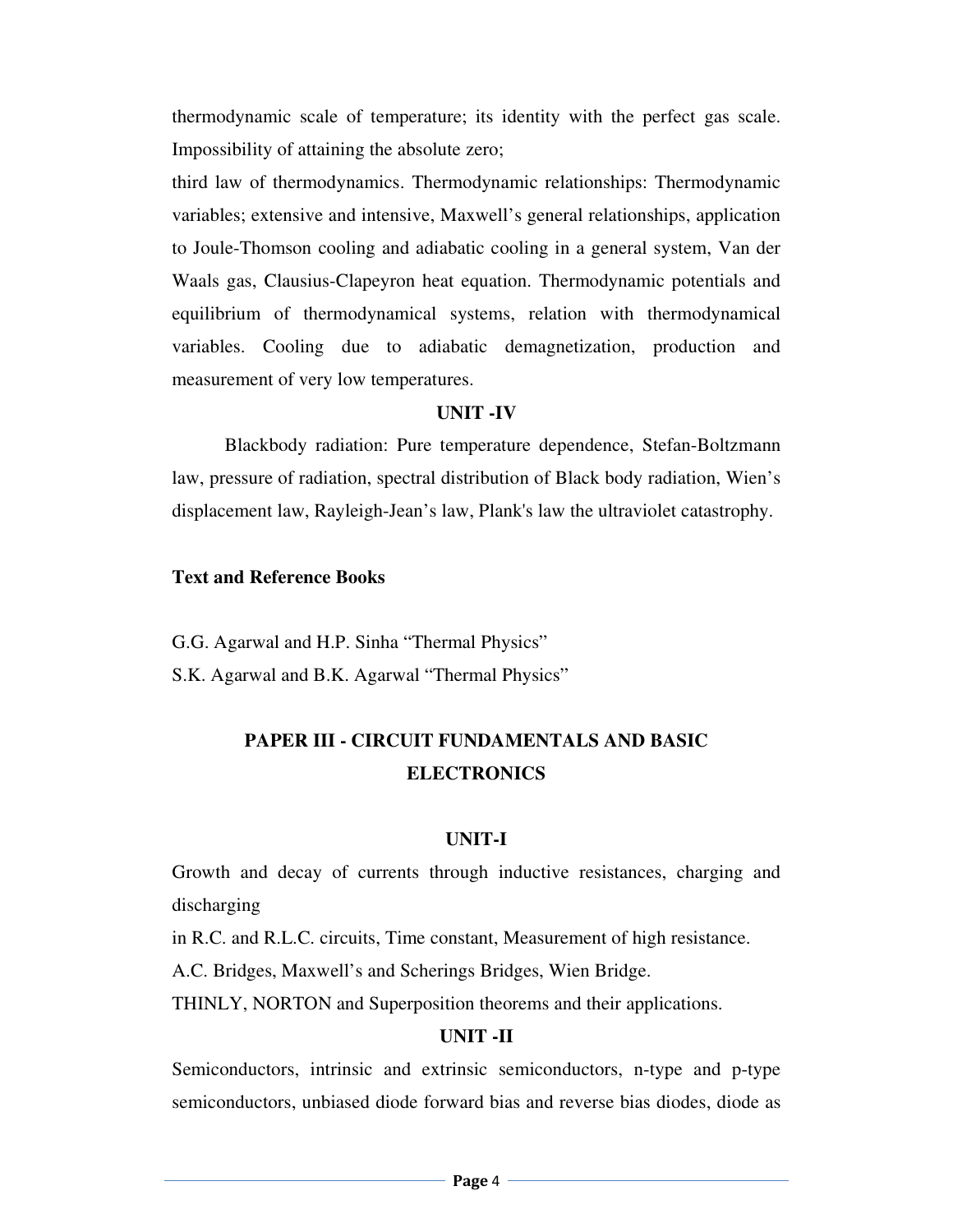a rectifier, diode characteristics, zener diode, avalanche and zener breakdown, power supplies, rectifier, bridge rectifier, capacitor input filter, voltage regulation, zener regulator.

Bipolar transistors, three doped regions, forward and reverse bias, DC alpha, DC beta

transistor curves.

#### **UNIT - III**

Transistor biasing circuits: base bias, emitter bias and voltage divider bias, DC load line.

Basic AC equivalent circuits, low frequency model, small signal amplifiers, common emitter amplifier, common collector amplifiers, and common base amplifiers, current and voltage gain, R.C. coupled amplifier, gain, frequency response, equivalent circuit at low, medium and high frequencies, feedback principles.

#### **UNIT-IV**

Input and output impedance, transistor as an oscillator, general discussion and theory of Hartley oscillator only.

Elements of transmission and reception, basic principles of amplitude modulation and demodulation. Principle and design of linear multimeters and their application, cathode ray oscillograph and its simple applications.

#### **Text and Reference Books**

B.G. Streetman; "Solid State Electronic Devices", IInTdi Edition (Prentice Hall of India, New Delhi, 1986).

W.D. Stanley: "Electronic Devices, Circuits and Applications" (Prentice-Hall, New TTC'A 1flOO\ JL4y, JJI. 1OO).

J.D. Ryder, "Electronics Fundamentals and Applications", lI'' Edition (Prentice-Hall of India, New Delhi, 1986).

J Millman and A Grabel, "Microelectronics", International Edition (McGraw Hill Book Company, New York, 1988).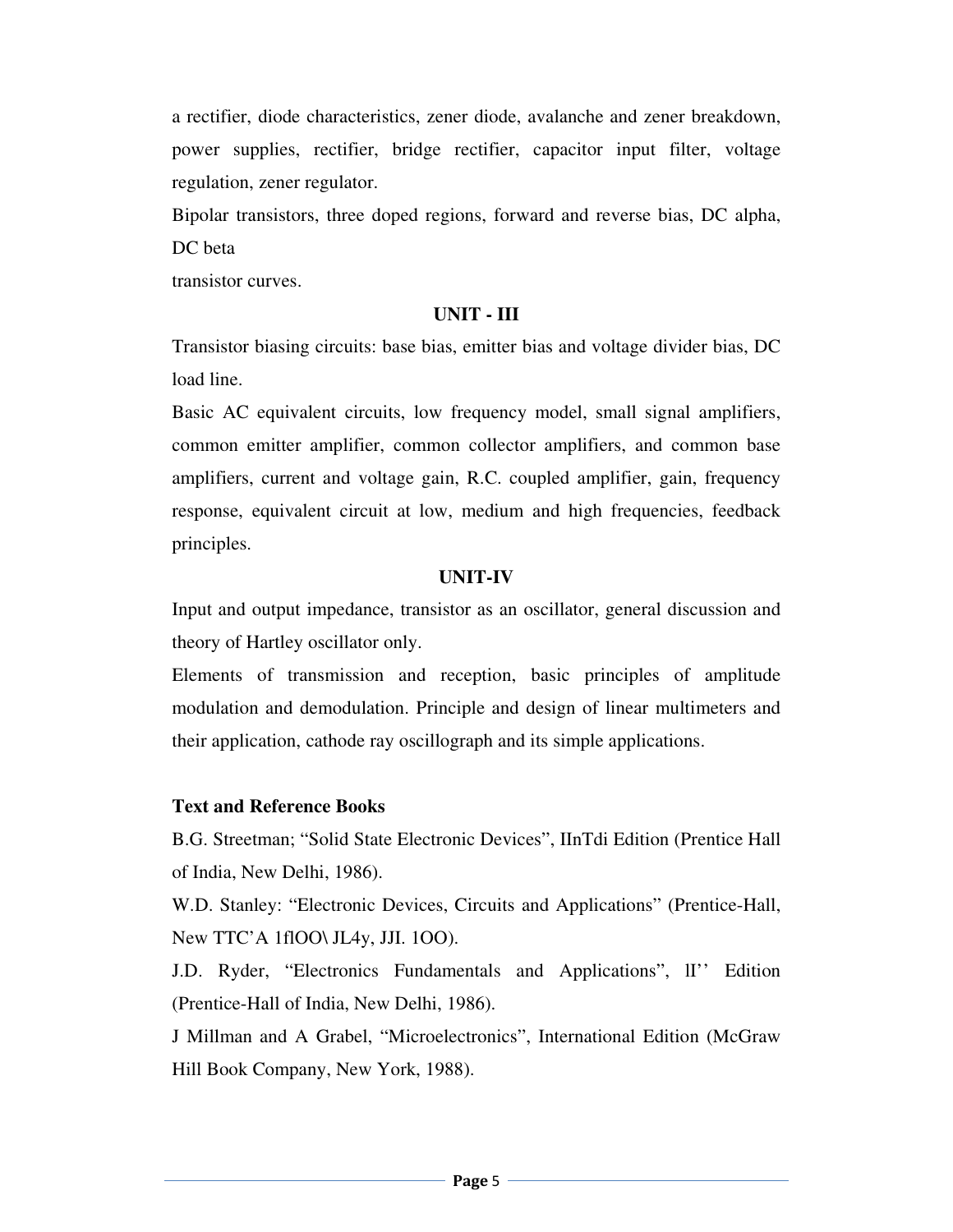# **PRACTICALS**

Every institution may add any experiment of the same standard in the subject.

# **Mechanics**

- 1. Study of laws of parallel and perpendicular axes for moment of inertia.
- 2. Study of conservation of momentum in two dimensional oscillations.

# **Oscillations**

- 1. Study of a compound pendulum.
- 2. Study of damping of a bar pendulum under various mechanics.
- 3. Study of oscillations under a bifilar suspension.
- 4. Potential energy curves of a 1-Dimensional system and oscillations in it for various amplitudes.
- 5. Study of oscillations of a mass under different combinations of springs.

# **Properties of matter**

- 1. Study of bending of a cantilever or a beam.
- 2. Study of torsion of a wire (static and dynamic methods)

# **Kinetic theory of matter**

- 1. Study of Brownian motion.
- 2. Study of adiabatic expansion of a gas.
- 3. Study of conversion of mechanical energy into heat.
- 4. Heating efficiency of electrical kettle with varying voltages.

# **Thermodynamics**

- 1. Study of temperature dependence of total radiation.
- 2. Study of temperature dependence of spectral density of radiation.
- 3. Resistance thermometry.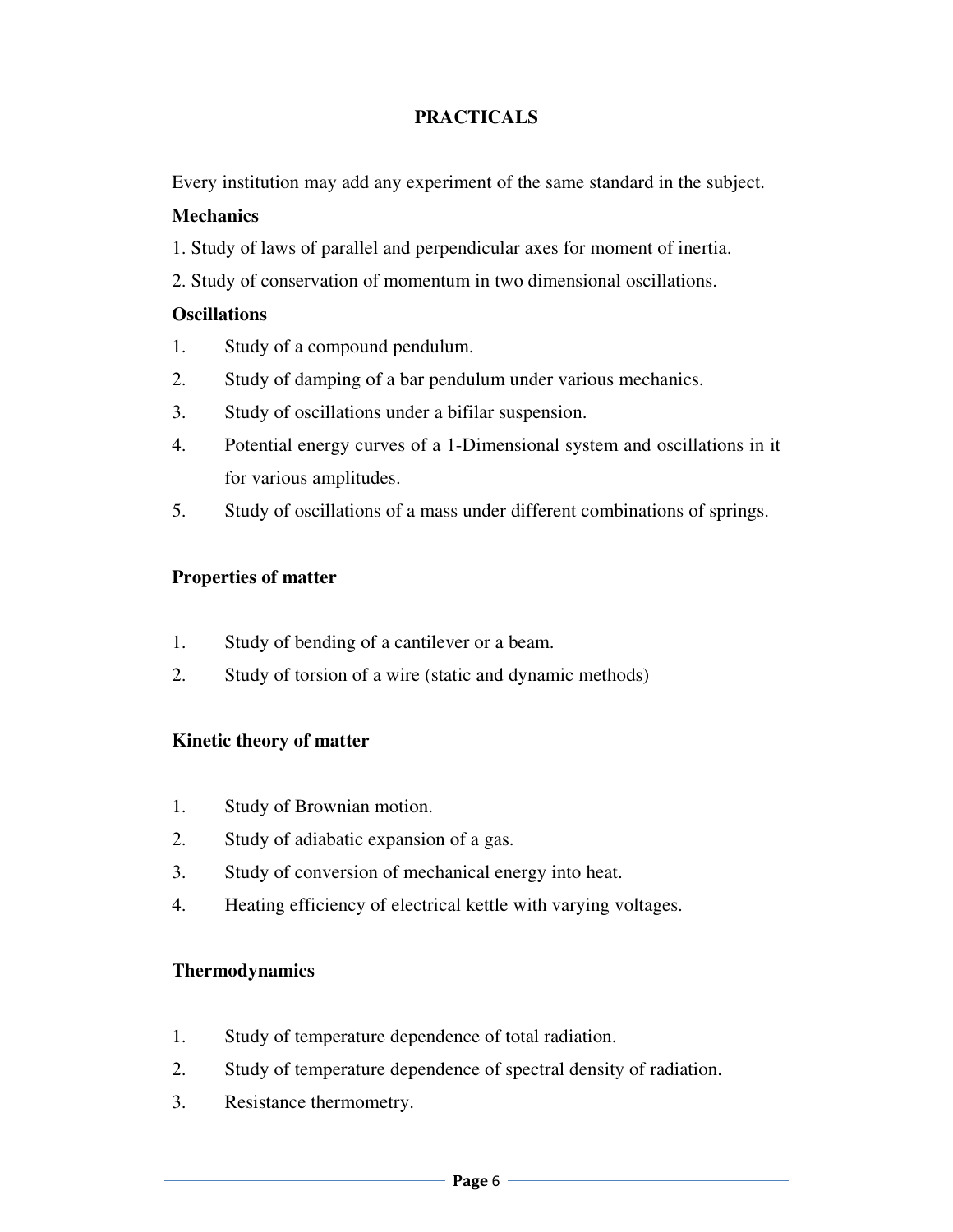- 4. Thermo-emf thermometry
- 5. Conduction of heat through poor conductors of different geometries.

# **Circuit fundamentals**

- 1. Charging and discharging in R.C. and R.C.L. circuits.
- 2. High resistance by leakage.
- 3. A.C. Bridges.
- 4. Half wave and full wave rectifiers.
- 5. Characteristics of a transistor in CE,CB and CC configurations
- 6. Frequency response of R.C. coupled amplifier.

# **Waves**

- I. Speed of waves on a stretched string.
- 2. Studies on torsional waves in a lumped system.
- 3. Study of interference with two coherent sources of sound.

# **Text and reference books**

D.P. Khandelwal, "A laboratory manual for undergraduate classes" (Vani Publishing

House, New Delhi).

S.P. Singh, "Advanced Practical Physics" (Pragati Prakashan, Meerut).

Worsnop and Flint- Advanced Practical physics for students.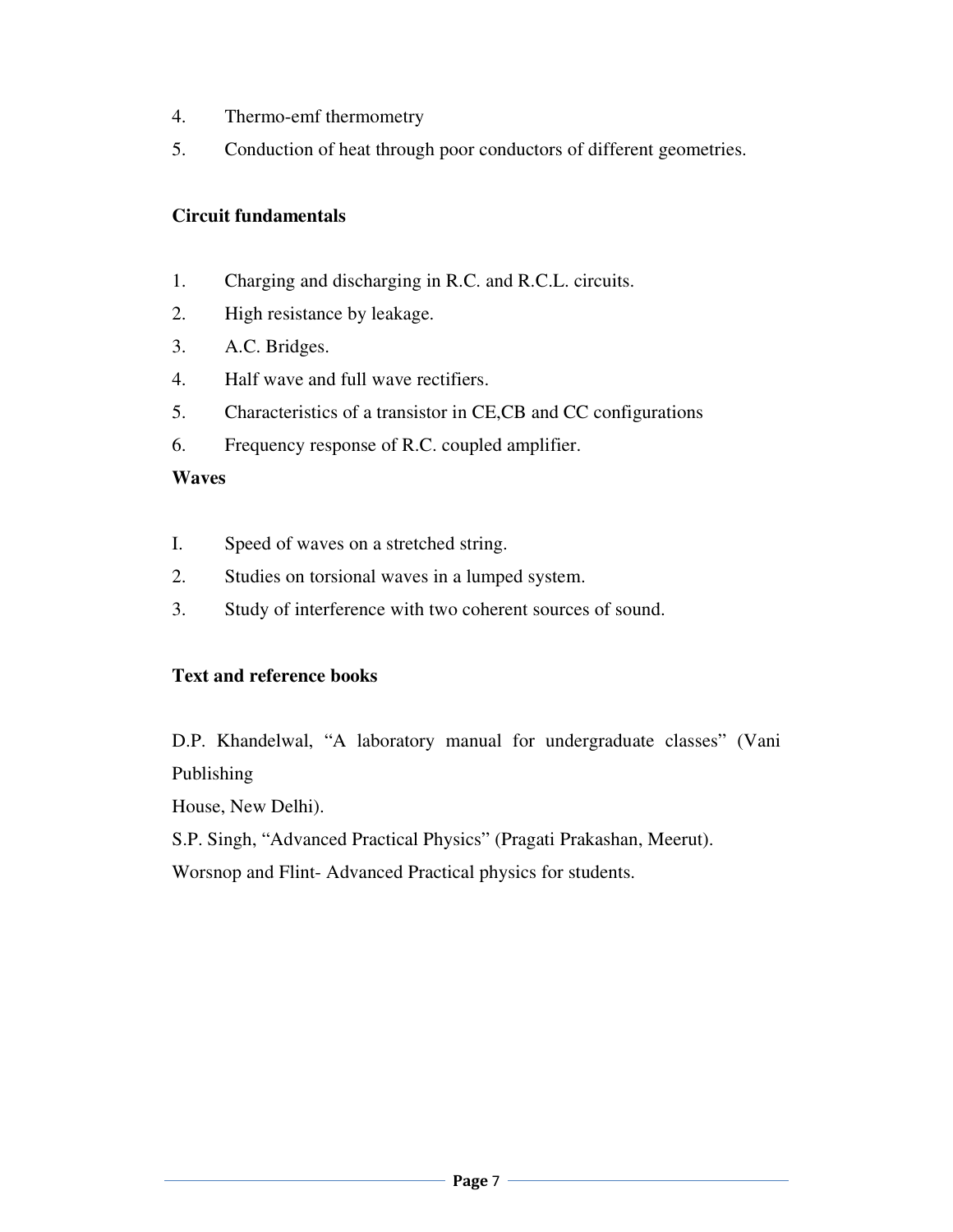# **PHYSICS**

# **B.Sc.- SECOND YEAR**

|                  |                                      | <b>Max. Marks</b> |
|------------------|--------------------------------------|-------------------|
| <b>PAPER I</b>   | PHYSICAL OPTICS AND LASERS           | 50                |
| <b>PAPER II</b>  | <b>ELECTROMAGNETICS</b>              | 50                |
| <b>PAPER III</b> | ELEMENTS OF QUANTUM MECHANICS,       | 50                |
|                  | ATOMIC AND MOLECULARS SPECTRA        |                   |
| <b>PRACTICAL</b> | TWO PRACTICALS (30 MARKS) + VIVA (10 | 50                |
|                  | MARKS) + RECORD (10 MARKS)           |                   |
| <b>TOTAL</b>     |                                      | 200               |

 Candidate must obtain minimum pass marks in Theory and Practical Examinations separately.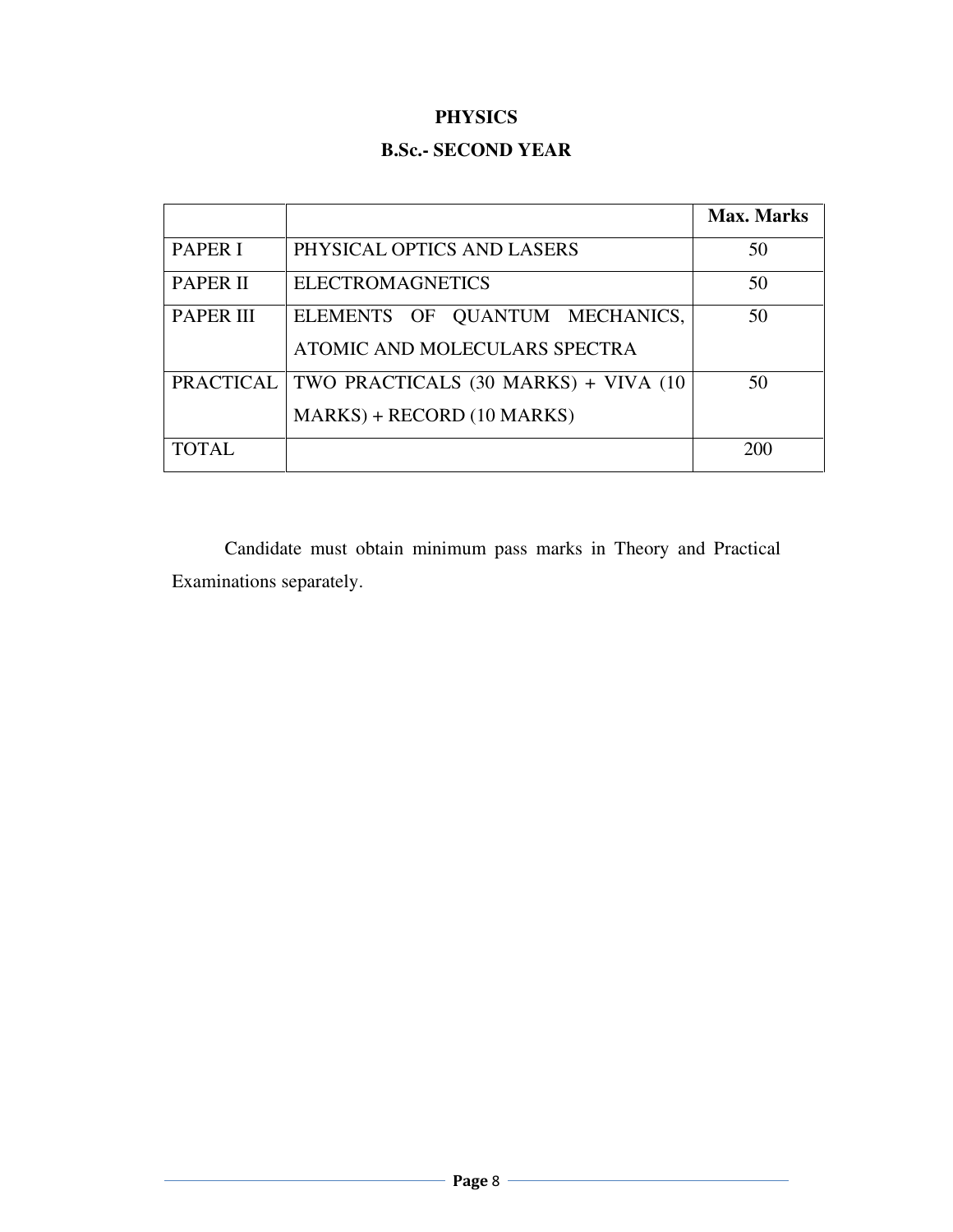# **PAPER I - PHYSICAL OPTICS AND LASERS UNIT-I**

**Interference of a light:** The principle of superposition, two-slit interference, coherence requirement for the sources, optical path retardations, lateral shift of fringes, Rayleigh refractometer and other applications. Localised fringes; thin films, applications for precision measurements for displacements.

**Haidinger fringes:** Fringes of equal inclination. Michelson interferometer, its application for precision determination of wavelength, wavelength difference and the width of spectral lines. Twymann Green interferometer and its uses. Iriensity distribution in multiple beam interference, Tolansky fringes, Fabry-Perrot interferometer and etalon.

### **UNIT -II**

**Fresnel diffraction:** Fresnel half-period zones, plates, straight edge, rectilinear propagation.

**Fraunhoffer diffraction:** Diffraction at a slit, half-period zones, phasor diagram and integral calculus methods, the intensity distribution, diffraction at a circular aperture and a circular disc, resolution of images, Rayleigh criterion, resolving power of telescope and microscopic systems, outline of phase contrast microscopy.

**Diffraction gratings:** Diffraction at N parallel slits, intensity distribution, plane diffraction grating, reflection grating and blazed gratings. Concave grating and different mountings. Resolving power of a grating and comparison with resolving powers of prism and of a Fabry-Perrot etalon.

# **UNIT - III**

Polarization, Double refraction in uniaxial crystals, Nicol prism, polaroids and retardation plates, Babinet's compensator. Analysis of polarised light.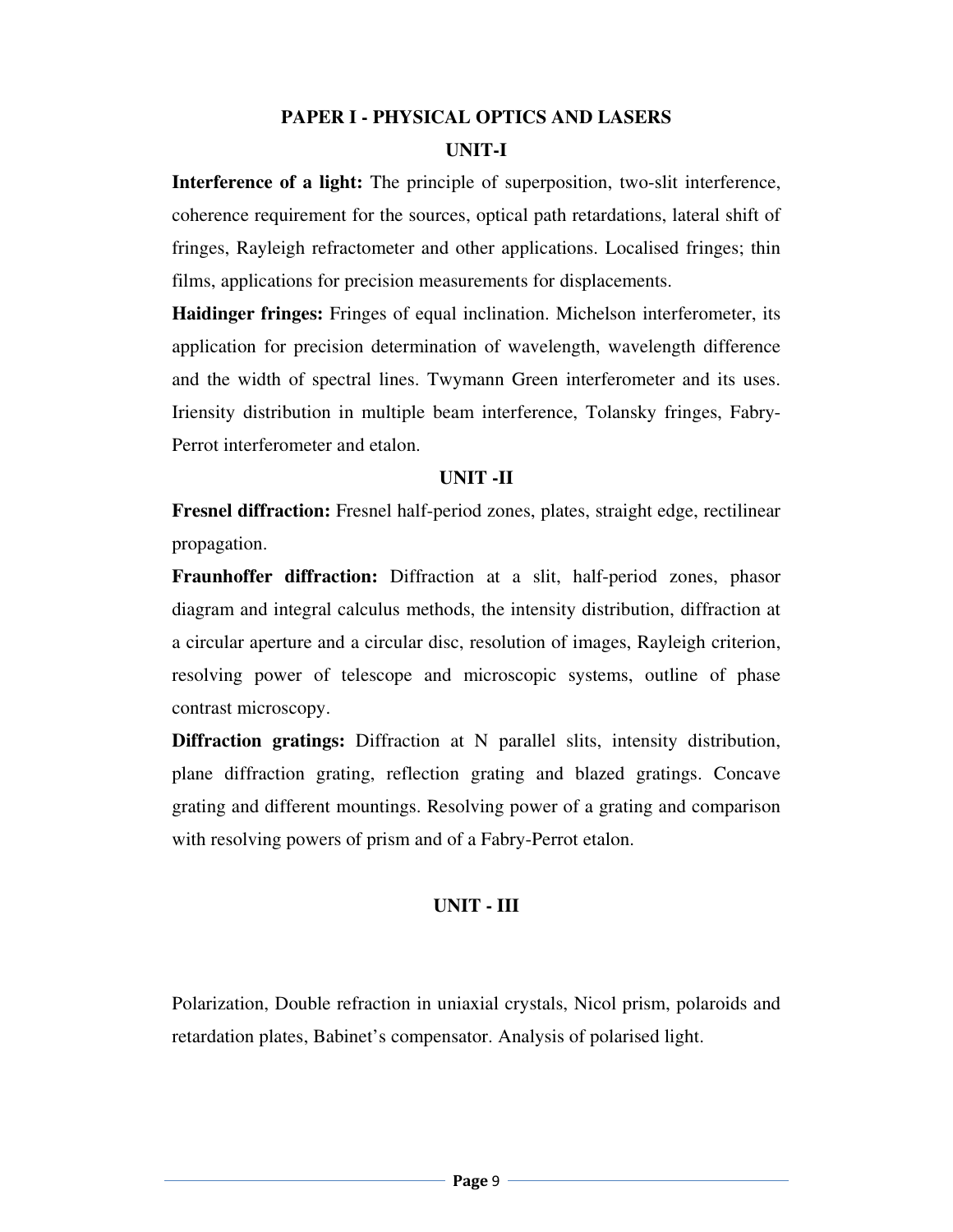Optical activity and Fresnel's explanation, Half shade and Biquartz polarirneters.

Matrix representation of plane polarized waves, matrices for polarizers, retardation plates and rotators, Application to simple systems.

#### **UNIT-IV**

**Laser system:** Purity of a special line, coherence length and coherence time, spatial coherence of a source, Einstein's A and B coefficients, spontaneous and induced emissions, conditions for laser action, population inversion.

**Application of Lasers:** Pulsed lasers and tunable lasers, spatial coherence and directionality, estimates of beam intensity; temporal coherence and spectral energy density.

#### **Text and Reference Books**

A K Ghatak, "Physical Optics" (Tata McGrew Hill).

D P Khandelwal; "Optics and Atomic Physics" (Himalaya, Publishing House, Bombay, 1988).

F Smith and JH Thomson; "Manchester Physics sries; Optics" (English Language Book Society and Joh Wiley, 1977).

Born and Wolf; "Optics"

KD Moltey; "Optics" (Oxford University Press).

Sears; "Optics".

Jonkins and White; "Fundamental of Optics" (McGraw-Hill).

Smith and Thomson; "Optics" (John Wiley and Sons).

B.K; Mathur; "Optics".

P.K. Srivastava; "Optics" (CBS).

B.B. Laud; "Lasers" (New Age).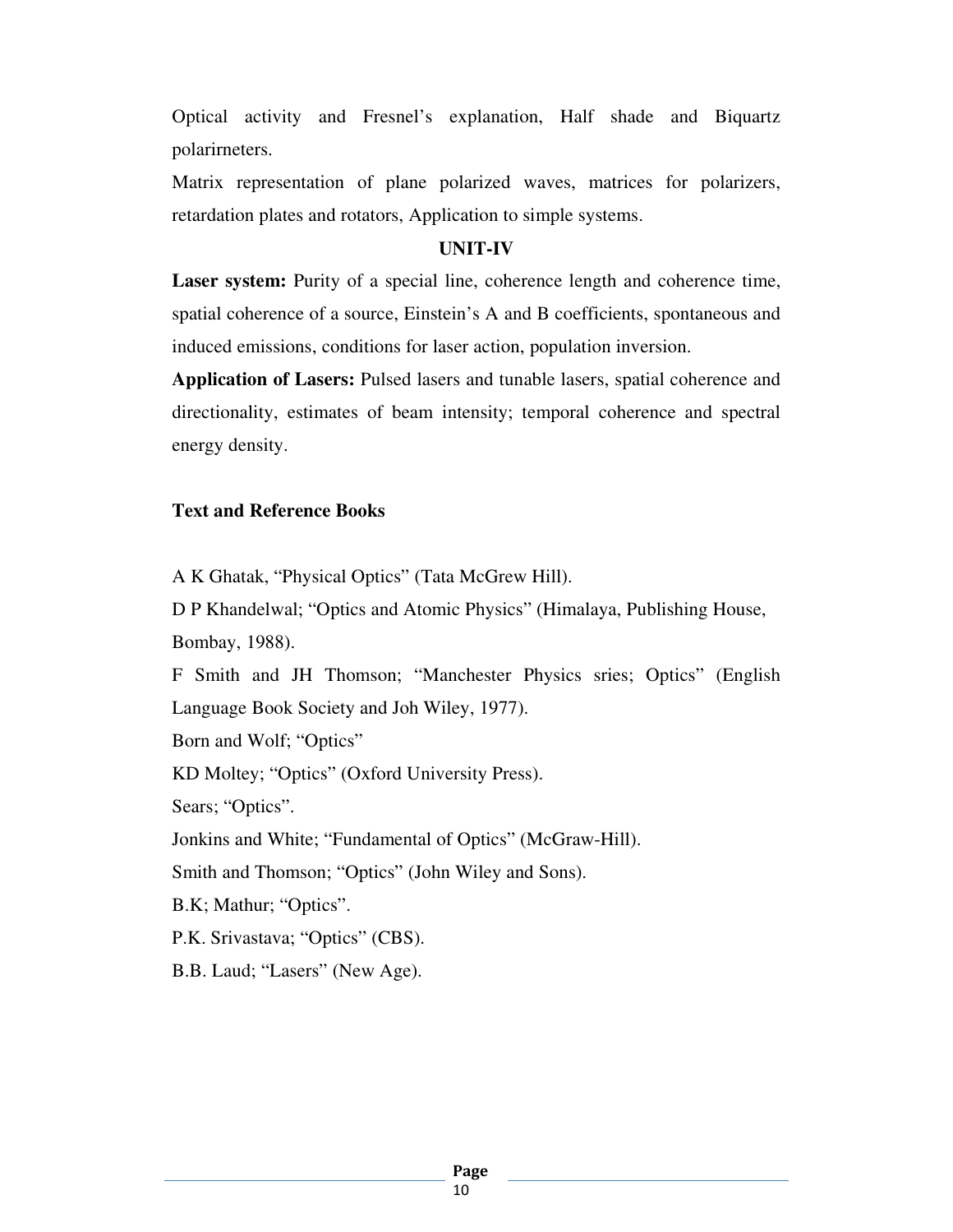# **PART II- ELECTROMAGNETICS UNIT-I**

#### **Electrostatics**

Coulomb's law, Electric Field and potentials, Field due to a uniform charged sphere, Derivations of Poisson and Laplace Equations, Gauss Law and its application: The Field of a conductor. Electric dipole, Field and potential due to an electric dipole, Dipole approximation for an arbitrary charge distribution, Electric quadruple, Field due to a quadruple , Electrostatic Energy of a charged uniform sphere, Energy of a condenser.

#### **Magnetostatics**

Magnetic field, Magnetic force of a current, Magnetic Induction and Biot-Savart Law, Lorentz Force, Vector and Scalar Magnetic potentials, Magnetic Dipole, Magnetomotive force and Ampere's Circuital theorem and its applications to calculate magnetic field due to wire carrying current and solenoid.

# **UNIT-Il**

# **Electromagnetic Induction**

Laws of Induction, Faraday's laws and Lanz's Law. Mutual and Self Induction, Vector potential in varying Magnetic field, Induction of current in continuous media, Skin effect, Motion of electron in changing magnetic field , Betatron , Magnetic energy in field, Induced magnetic field (Time varying electric field), Displacement current, Maxwell's equations, Theory and working of moving coil ballistic galvanometer.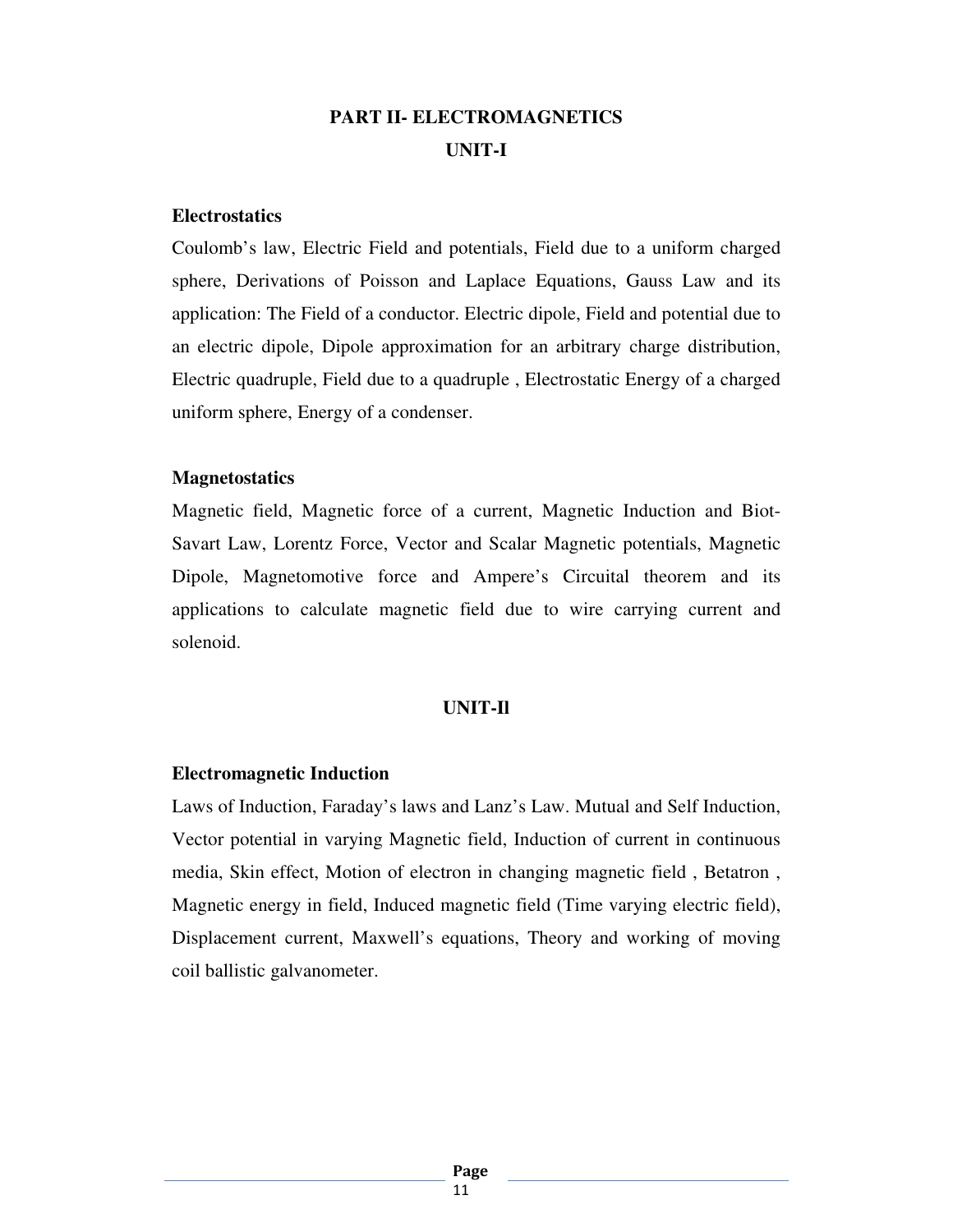### **UNIT-III**

### **Dielectrics**

Dielectric constant, polarization, Electronic polarization, Atomic or ionic Polarization Polarization charges, Electrostatic equation with dielectrics, Field, force and energy in Dielectrics.

### **Magnetic Properties of Matter**

Intensity of magnetization and magnetic susceptibility, Properties of Dia, Para and Ferromagnetic materials, Curie temperature, Hysteresis and its experimental determination.

### **UNIT -IV**

# **Electromagnetic Waves**

The wave', equation satisfied .by E and B, plane electromagnetic waves in vacuum, Poynting's vector, reflection at, a plane boundary of dielectrics, polarization by reflection and total internal reflection, Faraday effect; waves in a conducting medium, reflection and refraction by the ionosphere

## **Text and Reference Books**

Berkeley Physics Course; Electricity and Magnetism, Ed. E.M. Purcell (Mc GrawHill). Halliday and Resnik; "Physics", Vol 2.

D J Griffith; "Introduction to Electrodynamics" (Prentice-Hall of India). Reitz and Milford; "Electricity and Magnetism (Addison-Wesley).

A S Mahajan and A A Rangwala; "Electricity and Magnetism" (Tata McGraw-Hill). A M Portis; "Electromagnetic Fields".

Pugh and Pugh; "Principles of Electricity and Magnetism" (Addison-Welsley). Panofsky and Phillips; "Classical Electricity and Magnetism" (India Book House). S S Atwood; "Electricity and Magnetism" (Dover).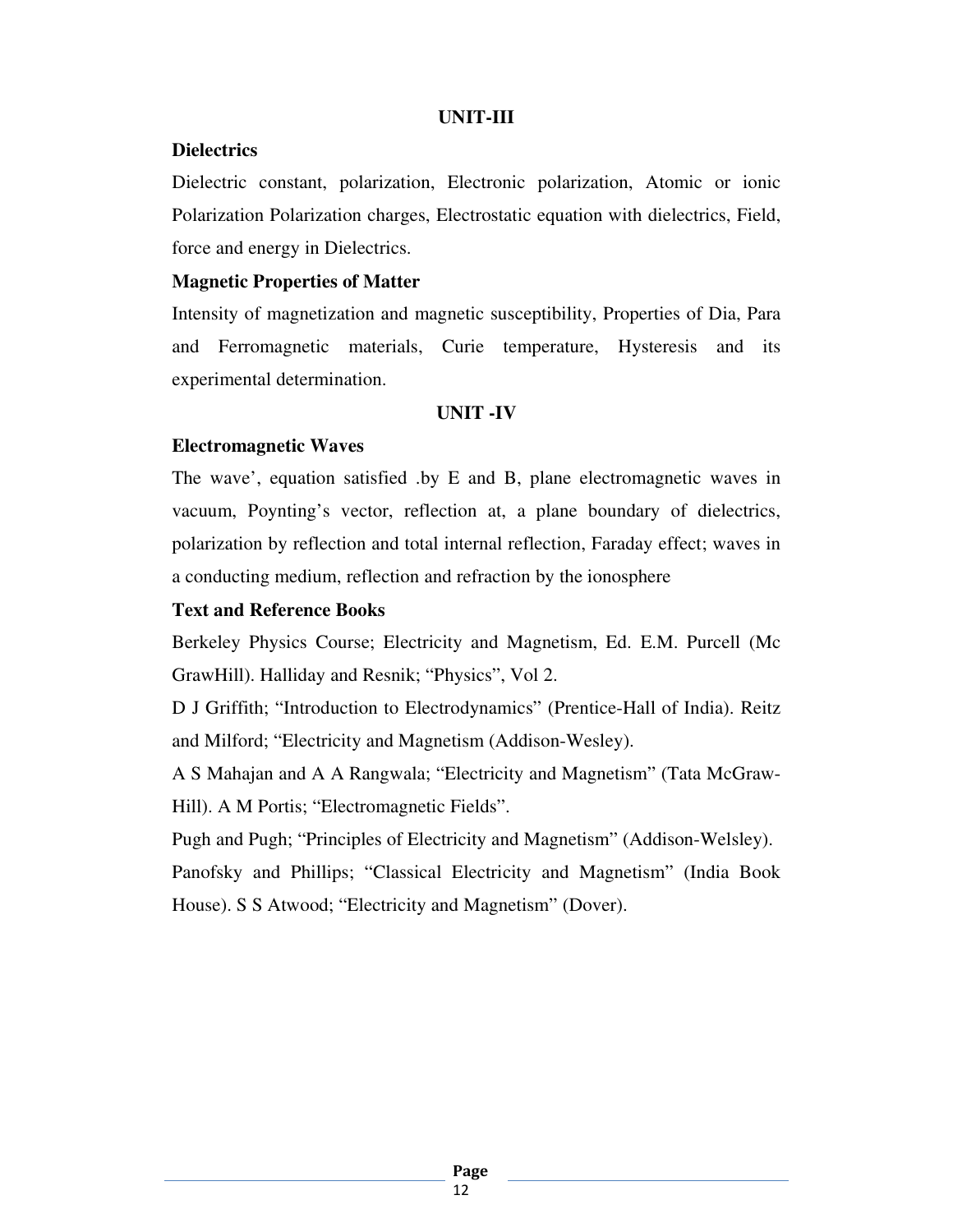# **PART III - ELEMENTS OF QUANTUM MECHANICS, ATOMIC AND MOLECULAR SPECTRA**

#### **UNIT-I**

#### **Matter Waves**

Inadequacies of classical mechanics, Photoelectric phenomenon, Compton effect, wave particle duality, de- Broglie matter waves and their experimental verification, Heisenberg's Uncertainty principle, Complementary principle, Principle of superposition, Motion of wave packets.

#### **UNIT -II**

#### **Schrodinger Equation and its Applications**

Schrodinger wave equation Interpretation of wave function, Expectation values of dynamical variables, Ehrenfest theorem, Orthonormal properties of wave functions, One dimensional motion in step potential, Rectangular barrier, Square well potential, Particle in a box, normalization Simple Harmonic Oscillator.

# **UNIT - III**

#### **Atomic spectra**

Spectra of hydrogen, deuteron and alkali atoms, spectral terms, doublet fine structure, screening constants for alkali spectra for s, p. d, and f states, selection rules. Singlet and triplet fine structure in alkaline earth spectra, L-S and J-J couplings. Weak spectra: continuous X-ray spectrum and its dependence on voltage, Duane and Haunt's law. Characteristics X-rays, Moseley's law, doublet structure and screening parameters in X-ray spectra, X-ray absorption spectra.

#### **UNIT -IV**

#### **Molecular spectra**

Discrete set of electronic energies of molecules, quantisation of vibrational and rotational energies, determination of internuclear distance, pure rotation and rotation- vibration spectra, Dissociation limit for the ground and other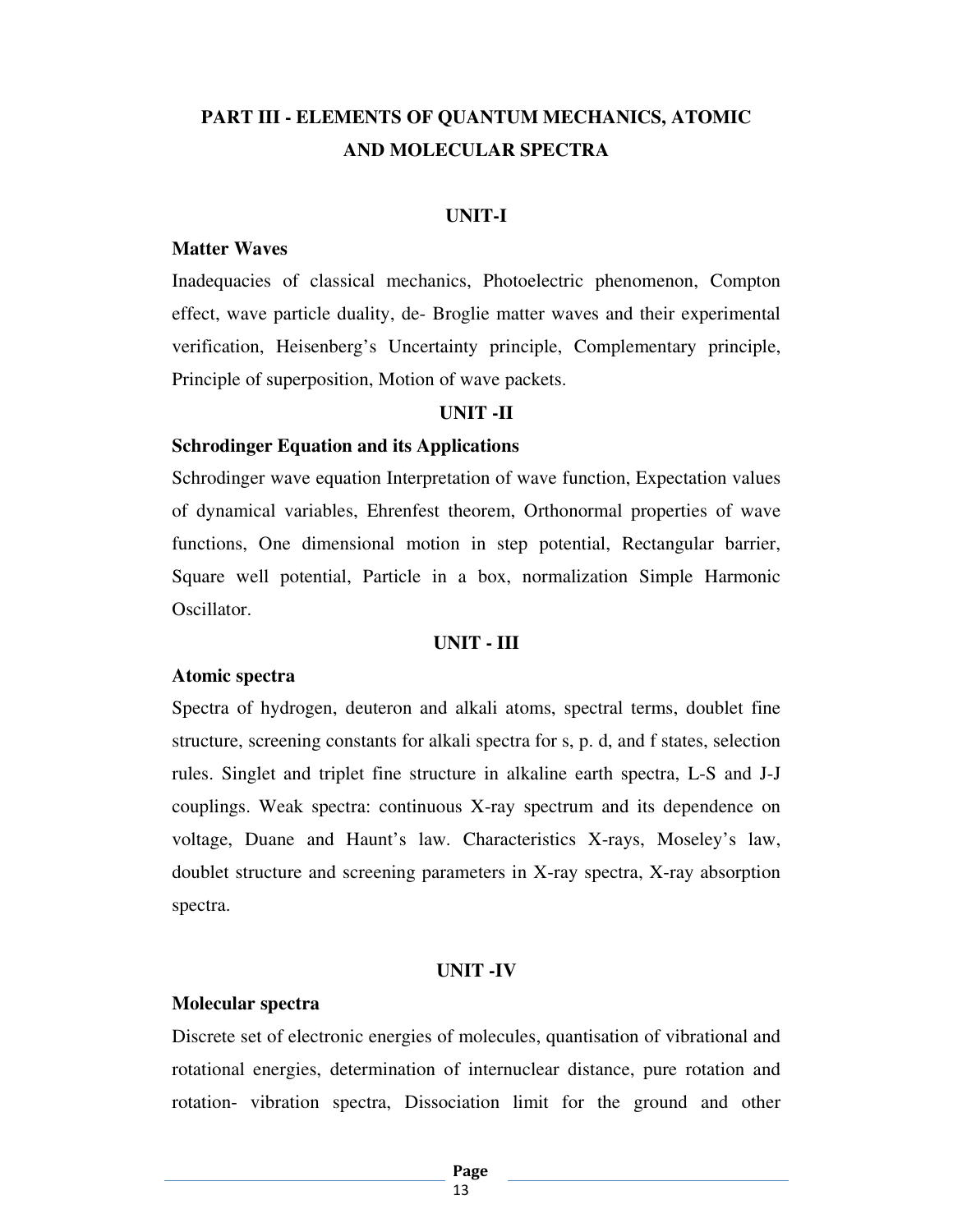electronic states, transition rules for pure vibration and electronic vibration spectra.

### **Text and Reference Books**

H S Mani and G K Mehta; "Introduction to Modern Physics" (Affiliated East-West Press 1989). A Beiser, "Perspectives of Modern Physics". H E White; "Introduction to Atomic Physics". Barrow; "Introduction to Molecular Physics". R P Feymann, R B Leighton and M Sands; "The Feyrnann Lectures on Physics, Vol. III (B I Publications. Bombay. Delhi, Calcutta, Madras). T A Littlefield and N Thorley; "Atomic and Nuclear Physics" (Engineering Language Book Society). Eisenberg and Resnik; "Quantum Physics of Atoms, 'Molecules, Solids, Nuclei and Particles" (John Wiley).

D P Khandelwal: "Optics and Atomic Physics", (Himalaya Publishing House, Bombay, 1988).

# **PRACTICALS**

Every institution may add any experiment of the standard in the subject.

# **Physical optics**

- 1. Study of interference of light (biprism or wedge film).
- 2. Study ofF-P etalon fringes.
- 3. Study of diffraction at a straight edge or a single slit.
- 4. Use of diffraction grating and its resolving limit.
- 5. Resolving limit of a telescope system.
- 6. Polarization of light by the reflection.
- 7. Study of optical rotation for any system.

# **Electrostatics**

1. Characteristics of a ballistic galvanometer.

2. Setting up and using an electroscope or electrometer.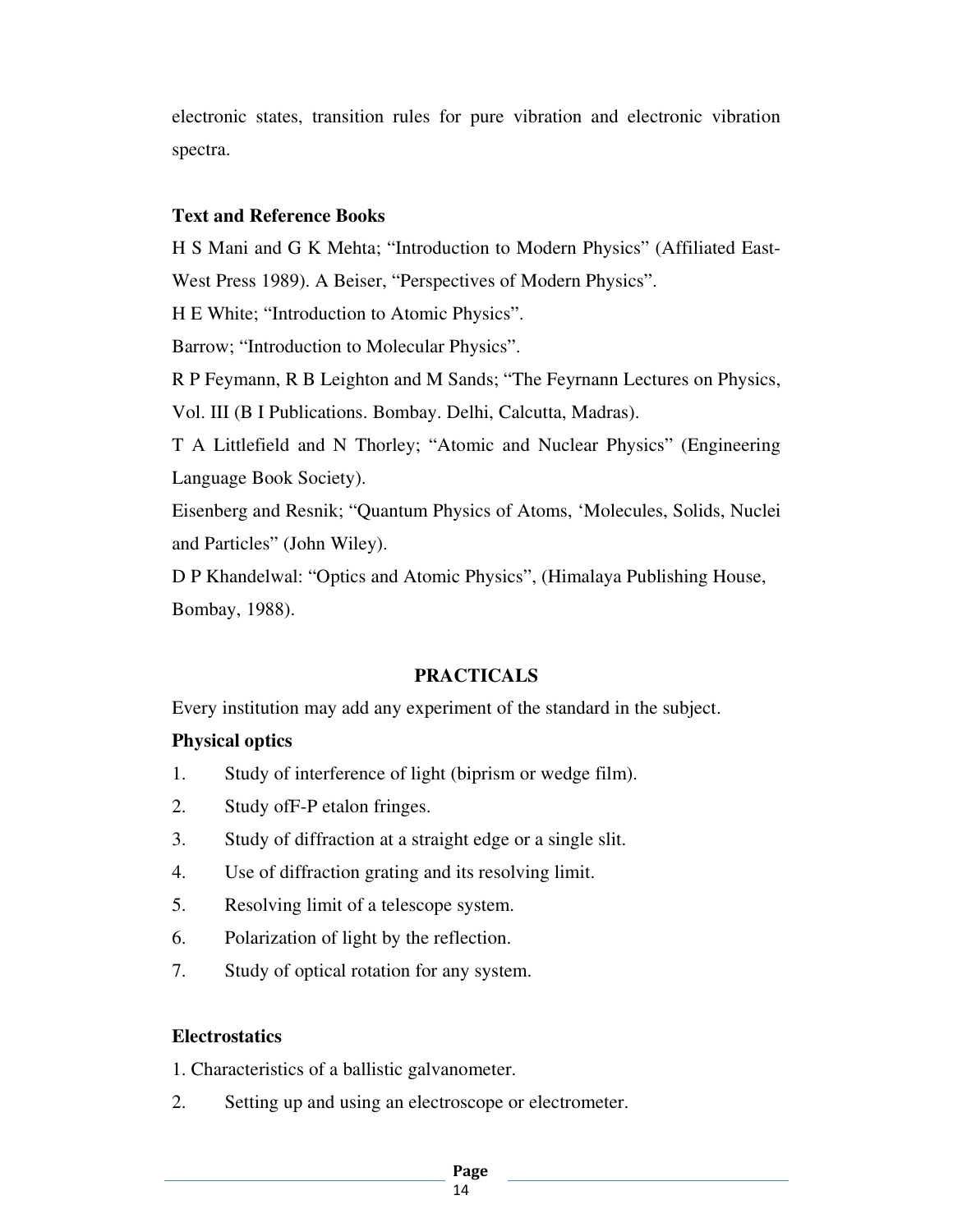# **Moving charges and magnetostatics**

- 1. Use of a vibration magnetometer to study a field.
- 2. Study of field due to a current.
- 3. Measurement of low resistance by Carey-Foster bridge or otherwise.
- 4. Measurement of inductance using impedance at different frequencies.
- 5. Measurement of capacitance using impedance at different frequencies.
- 6. Study of decay of currents in LR and RC circuits.
- 7. Response curve for LCR circuit and resonance frequency and quality factor.

# **Varying fields and electromagnetic theory**

- 1. Sensitivity of a cathode-ray oscilloscope.
- 2. Characteristic of a choke.
- 3. Measurement of inductance.
- 4. Study of Lorentz force.
- 5. Study of discrete and continuous LC transmission lines.

# **Atomic Physics**

- 1. Study of spectra of hydrogen and deuterium (Rydberg constant and ratio
- of masses of electron to proton).
- 2. Absorption spectrum of iodine vapour.
- 3. Study of alkali or alkaline earth spectra using a concave grating.
- 4. Study of Zeeman effect for determination of Lande g-factor.

# **Molecular Physics**

- 1. Analysis of a given band spectrum.
- 2. Study of Raman spectrum using laser as an excitation source

# **Lasers**

- 1 Study of laser as a monochromatic coherent source
- 2 Study of divergence of a laser beam

# **Text and Reference Books**

D.P. Khandelwal, "A Laboratory Manual for Undergraduate Classes (Vani Publishing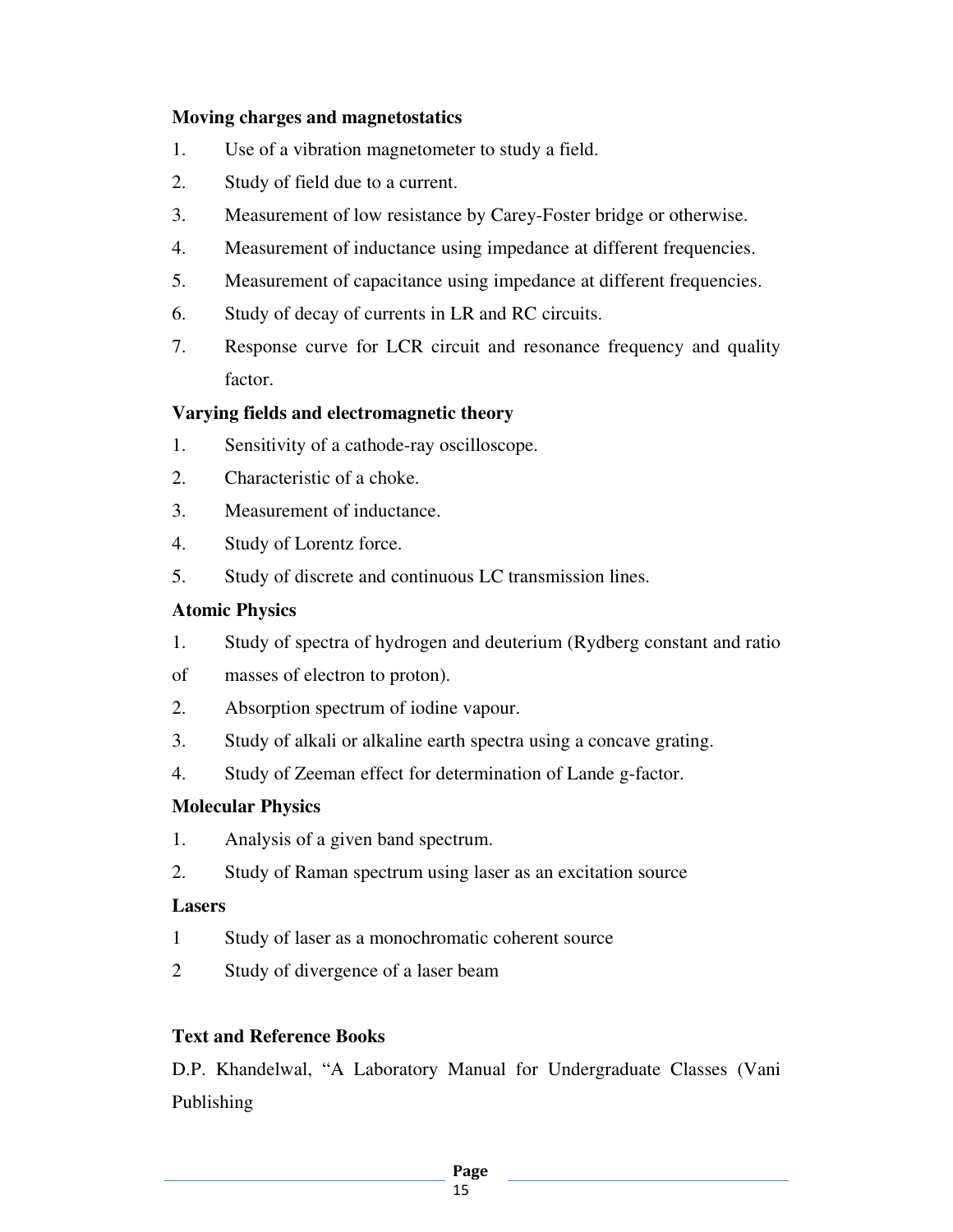House, New Delhi).

S.P. Singh, "Advanced Practical Physics" (Pragati Prakashan, Meerut). Worsnop and Flint- Advanced Practical physics for students.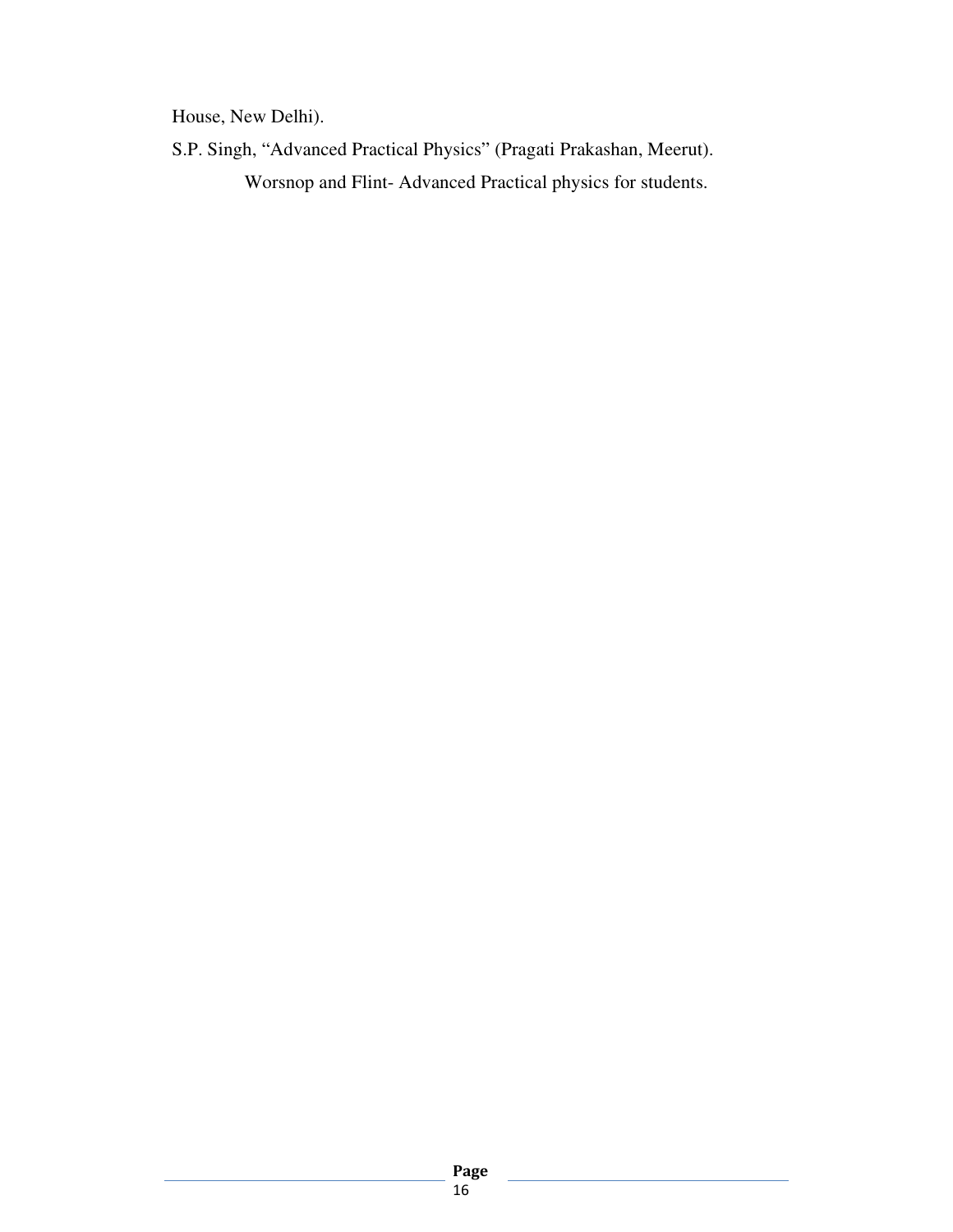# **PHYSICS**

# **B.Sc.- THIRD YEAR**

|                  |                                        | <b>Max. Marks</b> |
|------------------|----------------------------------------|-------------------|
| <b>PAPER I</b>   | RELATIVITY AND STATISTICAL PHYSICS     | 75                |
| <b>PAPER II</b>  | <b>SOLID STATE AND NUCLEAR PHYSICS</b> | 75                |
| <b>PAPER III</b> | <b>SOLID STATE ELECTRONICS</b>         | 75                |
| <b>PRACTICAL</b> | TWO PRACTICALS (50 MARKS) + VIVA (15   | 75                |
|                  | $MARKS$ + RECORD (10 MARKS)            |                   |
| <b>TOTAL</b>     |                                        | 300               |

 Candidate must obtain minimum pass marks in Theory and Practical Examinations separately.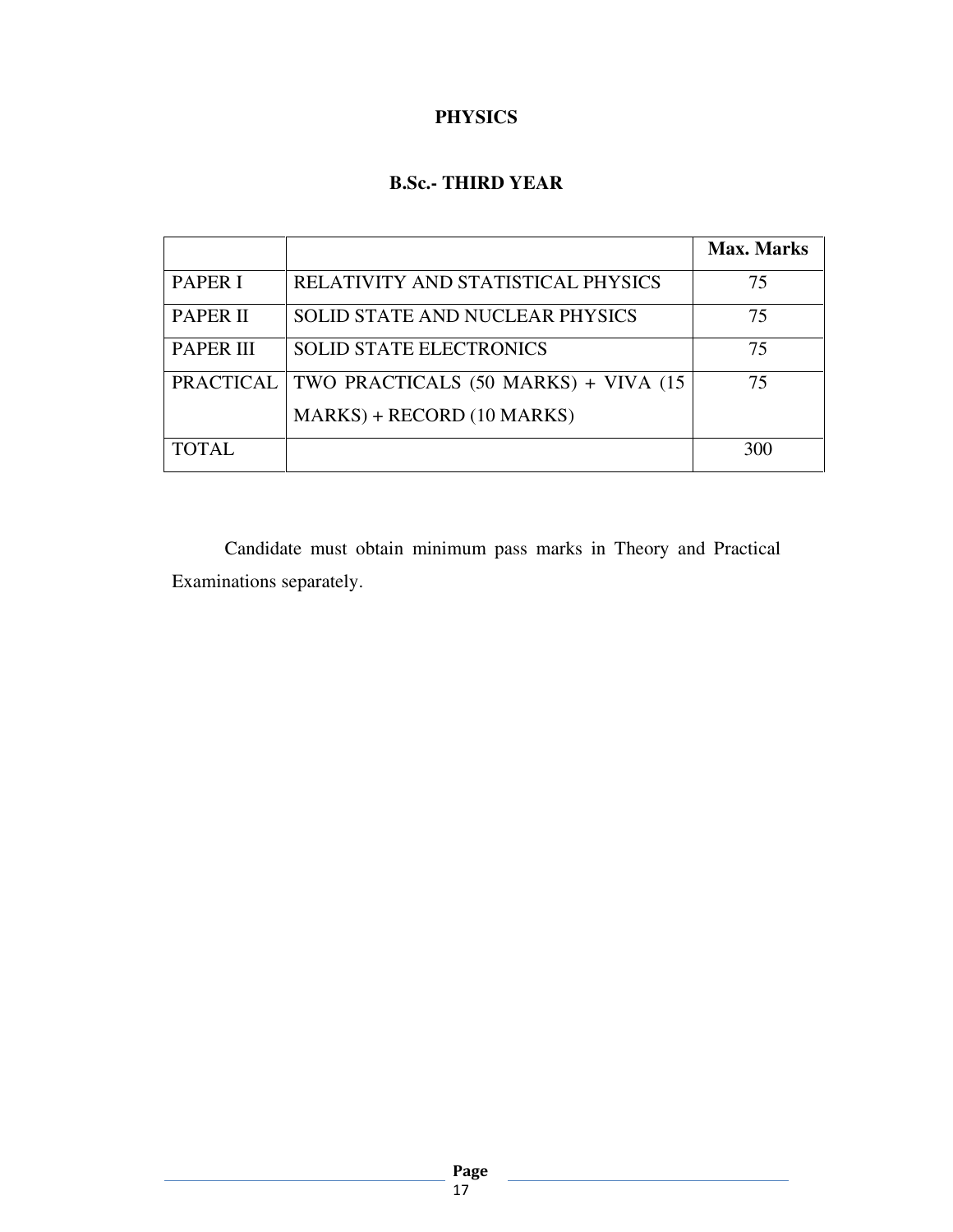#### **PAPER I - RELATIVITY AND STATISTICAL PHYSICS**

#### **UNIT-I**

#### **Relativity**

Reference systems, inertial frames, Galilean invariance and conservation laws, propagation of light, Michelson-Morley experiment; search for ether.

Postulates for the special theory of relativity, Lorentz transformations, length contraction, time dilation, velocity addition theorem, variation of mass with velocity, mass-energy equivalence, particle with a zero rest mass.

#### **UNIT -II**

#### **Statistical physics**

**The statistical basis of thermodynamics:** Probability and thermodynamic probability, principle of equal a prior probabilities, probability distribution and its narrowing with increase in number of particles. . The expressions for average properties. Constraints; accessible and inaccessible states, distribution of particles with a given total energy into a discrete set of energy states.

#### **UNIT - III**

**Some universal laws:** The ji- space representation, division of i- space into energy sheets and into phase cells of arbitrary size, applications to onedimensional harmonic oscillator and free particles. Equilibrium before two systems in thermal contact, bridge with macroscopic physics. Probability and entropy, Boltzmann entropy relation. Statistical interpretation of second law of thermodynamics. Boltzmann canonical distribution law and its applications; rigorous form of equipartition of energy.

#### **UNIT -IV**

**Maxwellian distribution of0 speeds in an ideal gas:** Distribution of speeds and of velocities, experimental verification, distinction between mean, r.m.s. and most probable speed values. Doppler broadening of spectral lines.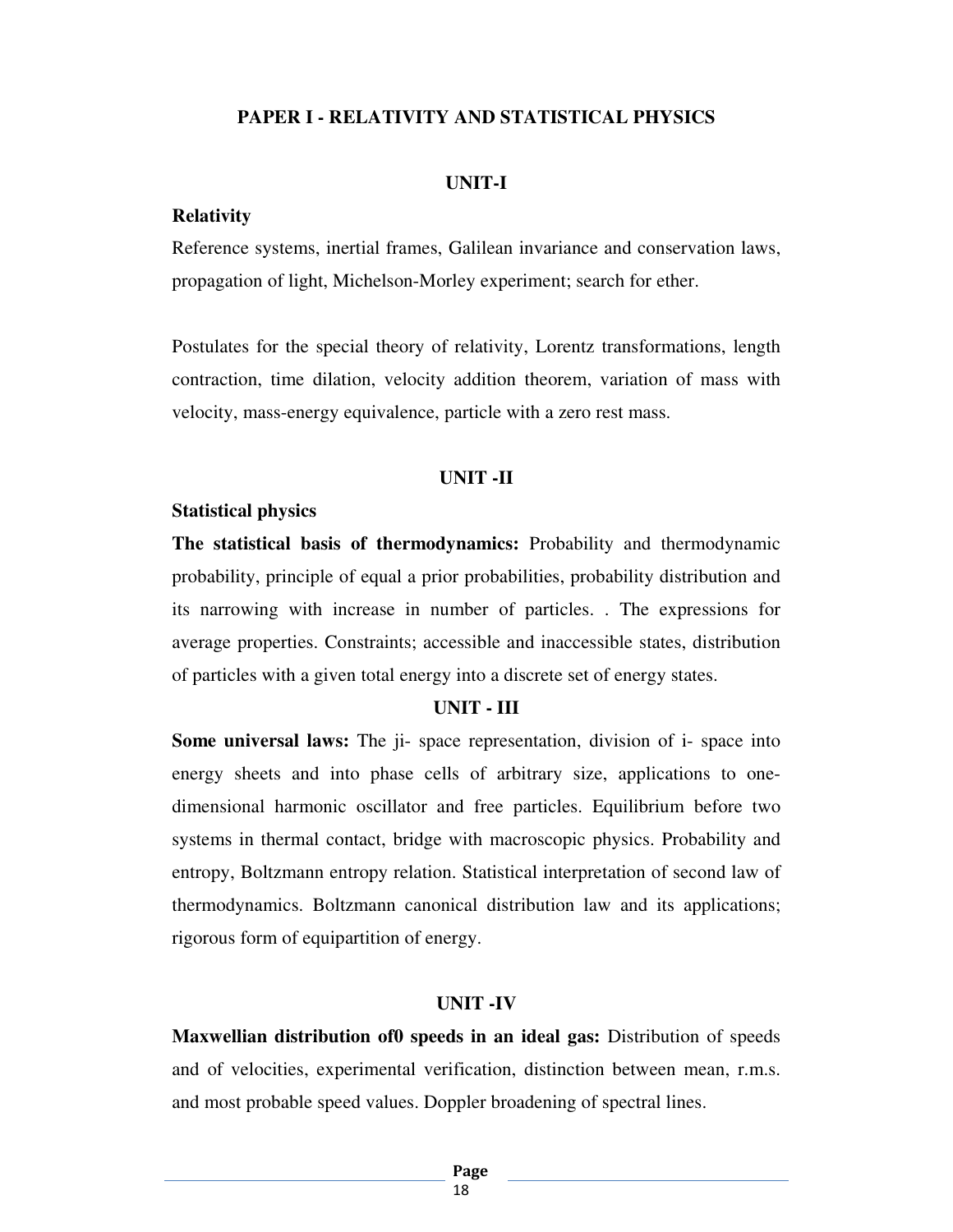**Transition to quantum statistics:** 'h' as a natural constant and' its implications, cases of particle in a one-dimensional box and one-dimensional harmonic oscillator, Indistinguishability of particles and its consequences, Bose-Einstein, and Fermi-Dirac distributions, photons in black body chamber, free electrons in a metal, Fermi level and Fermi energy.

#### **Text and Reference Books**

A. Beiser, "Concepts of Modern Physics" (McGraw-Hill). B B Laud, "Introduction to Statistical Mechanics" (Macmillan 1981). F Reif, "Statistical Physics" (McGraw-Hill 1988). K Haung, "Statistical Physics" (Wiley Eastern, 1988).

#### **PAPER II- SOLID STATE AND NUCLEAR PHYSICS**

#### **UNIT-I**

#### **Crystal Structure**

Lattice translation vectors and lattice, Symmetry operations, Basis and Crystal structure, Primitive Lattice cell, Two-dimensional lattice types, systems, Number of lattices, Point groups and plane groups, Three dimensional lattice types, Systems, Number of Lattices, Points groups and space groups. Index system for crystal planes Miller indices, Simple crystal structures, NaCI, hcp, diamond, Cubic ZnS; and hexagonal , Occurrence of Nonideal crysal structures, random stacking of polyprism, glasses.

#### **Crystal Diffraction and Reciprocal Lattice**

Incident beam, Bragg law, Experimental diffraction method, Laue method, Rotating crystal method, Powder method, Derivation of scattered 'wave amplitude, Fourier analysis, Reciprocal lattice vectors, Diffraction conditions, Ewald method, Brillion zones, Reciprocal lattice to sc, bcc and face lattices , Fourier analysis of the basis and atomic form factor.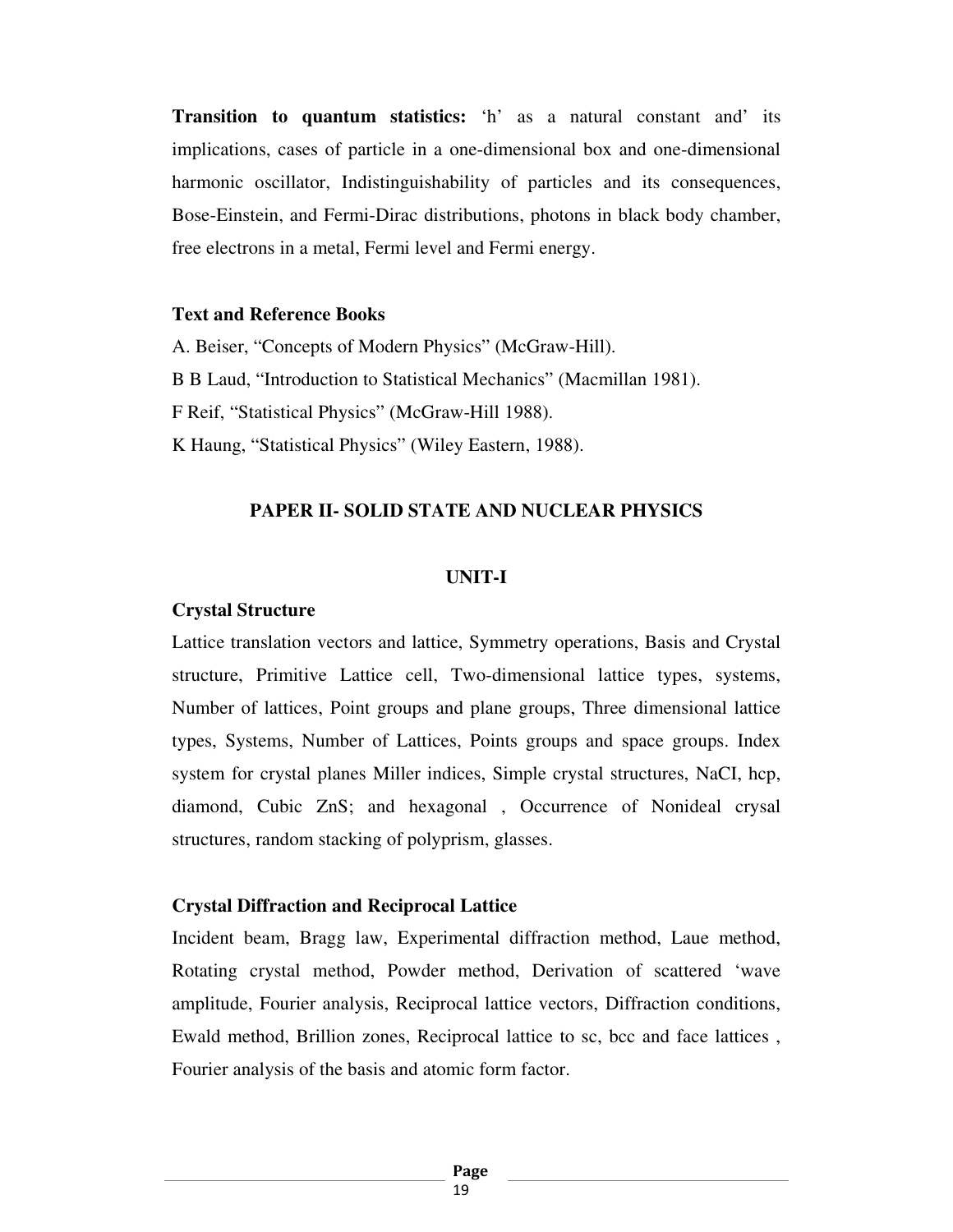#### **UNIT -II**

#### **Crystal Bindings**

Crystal of inert gases, Van der Walls-London interaction, repulsive interaction, Equilibrium lattice constants, Cohesive energy, compressibility and bulk modulus, ionic crystal, Madelung energy, evaluation of Madelung constant, Covalent crystals, Hydrogen-bonded crystals, Atomic radii.

#### **Lattice Vibrations**

Lattice Heat capacity, Einstein model, Vibrations of monatomic lattice, derivation of dispersion relation, First brillouin zone, group velocity, continuum limit, Force constants, Lattice with two atoms per primitive cell, derivation of dispersion relation, Acoustic and optical modes, Phonon momentum. Free electron theory, Fermi energy, density of states, Heat capacity of electron gas, Paramagnetic susceptibility of conduction electrons, Hall effect in metals. Origin of band theory, Qualitative idea of Bloch theorem, Kronig-Penney model, Number of orbitals in a band, conductor, Semi-conductor and insulators, Effective mass, Concept of holes.

#### **UNIT - III**

#### **Nuclear Physics**

#### **1. General Properties of Nucleus:**

 Brief survey of general Properties of the Nucleus, Mass defect and binding energy, charges, Size, Spin and Magnetic moment, Bainbridge mass spectrograph.

#### **2. Nuclear Forces:**

 Saturation phenomena and Exchange forces, Deutron ground state properties.

#### **3. Nuclear Models:**

 Liquid drop model and Bethe Weiszacker mass formula, Single particle shell model (only the level scheme in the context of reproduction of magic numbers).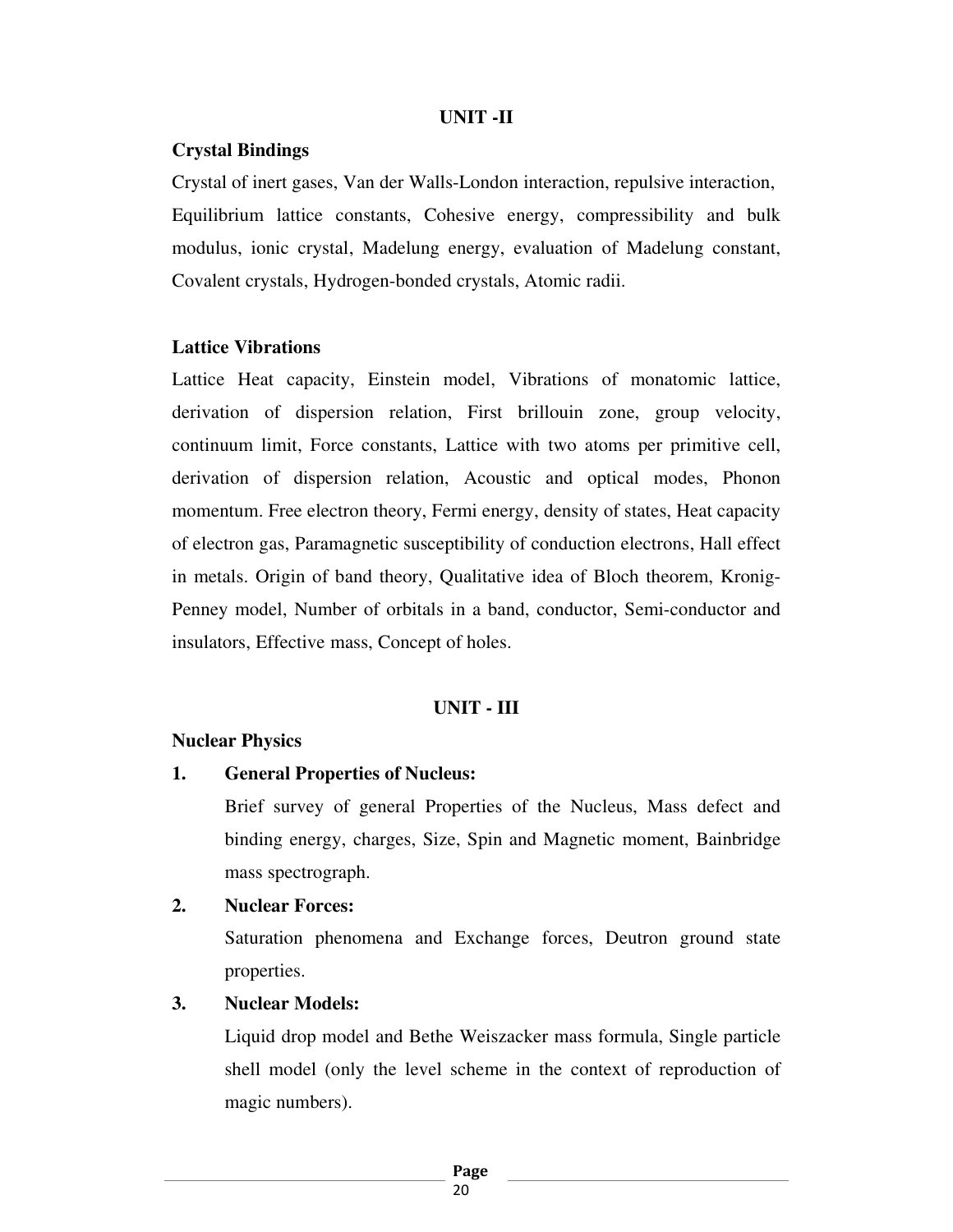### **4 Natural Radioactivity:**

 Fundamental laws of radioactivity, Soddy-Faj an's displacement law and law of radioactive disintegration, Basic ideas about  $\alpha$ , β and  $\gamma$  decay.

### **UNIT-IV**

### **1. Nuclear Reactions:**

Nuclear reactions and their conservation laws, Cross section of nuclear reactions, Theory of fission (Qualitative), Nuclear reactors and Nuclear fusion.

### **2. Accelerators and detectors:**

 Vande Graff, Cyclotron and Synchrotron, Interaction of charged particles and gamma rays with matter (qualitative), GM counter, Scintillation counter and neutron detectors.

### **3. Elementary Particles:**

 Basic classification based on rest mass, Spin and half life, particle interactions (gravitational, Electromagnetic, week and strong Interactions).

# **Text and Reference Books**

Pun and Babbar, "Solid State Physics" (S. Chand).

C. Kittel, "Introduction to Solid State Physics"- Vth Edition (John Wiley & Sons). H.S. Mani and G.K. Mehta, "Introduction to Modern Physics" (Affiliated East-West Press— 1989).

A. Beiser, "Perspectives of Modern Physics".

T.A. Littlefield and N. Thoreley, "Atomic and Nuclear Physics" (Engineering Language Book Society). Eisenberg and Resnik, "Quantum Mechanics of Atoms, Molecules, Solids, Nuclei and Particles" (John Wiley).

Ghoshal S.N.- Nuclear Physics - S. Chand & Co.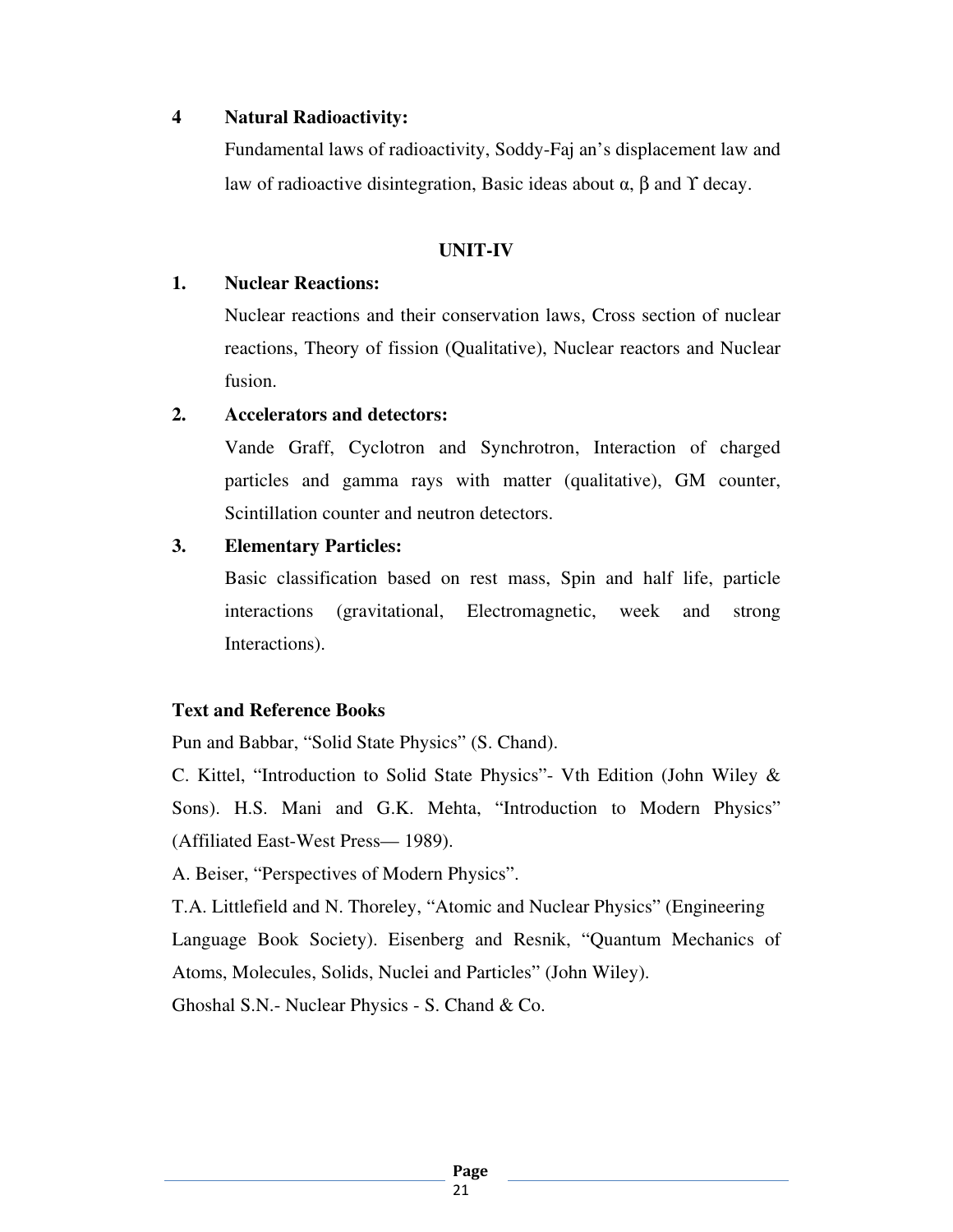#### **PAPER III - SOLID STATE ELECTRONICS**

#### **UNIT-I**

Diffusion of minority carriers in semiconductor, work function in metals and semiconductors Junctions between metal and semiconductors, Semiconductor and semiconductor, p.n. Junction, Depletion layer, Junction Potential Width of depletion layer, Field and Capacitance of depletion layer, Forward A.C. and D.C. resistance of junction, Reverse Breakdown.

Zener and Avalanche diodes, Tunnel diodes, Point contact diode, their importance at High frequencies, LED photodiodes, Effect of temperature on Junction diode Thermistors.

#### **UNIT -II**

Transistor parameters, base width modulation, transit time and life-time of minority carriers, Base- Emitter resistance Collector conductance, Base spreading resistance, Diffusion capacitance, Reverse feedback ratio, Equivalent circuit for transistors, Basic model, hybrid model and Y parameter equivalent circuit, Input and output impedances.

#### **UNIT III**

Current and Voltage gain, Biasing formulae for transistors, Base bias, emitter bias and mixed type bias and mixed type biasing for small and large signal operation. Transistor circuit application at law frequencies, their AC and DC equivalent for three different modes of operation, Large signal operation of transistors, Transistor Power amplifiers, Class A and B operation, Maximum power output Effect of temperature, heat sinks, thermal resistance Distorsion in amplifiers, cascading of stages, Frequency response, Negative and positive feedback in transistor amplifiers.

#### **UNIT -IV**

Field effect transistors and their characteristics, biasing of FET, use in preamplifiers , MOSFET and their simple uses.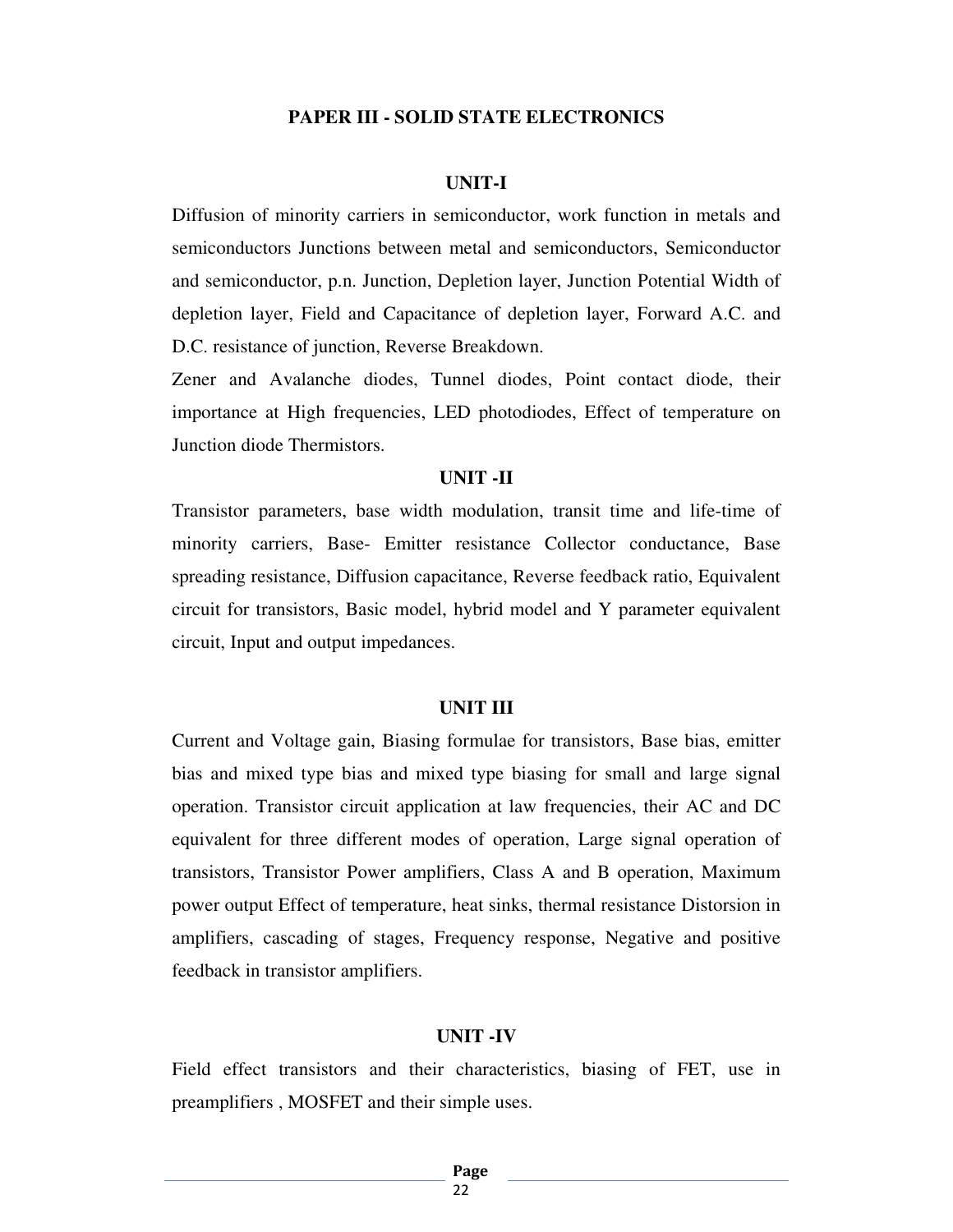# **Power Supplies:**

Electronically regulated low and high voltage power supplies, Inverters for battery operated equipments.

#### **Miscellaneous:**

Basic linear integrated circuits, phototransistors, Silicon Controlled rectifiers, Injunction transistor and their simple uses.

# **Text and Reference Books**

B G Streetman; "Solid State Electronic Devices", UK Edition (Prentice-Hall of India. New Delhi, 1986).

W D Stanley; "Electronic Devices, Circuits and Applications" (Prentice-Hall, New Jersey, USA. 1988).

J D Ryder; "Electronics Fundamentals and Applications" 1jnd Edition\ (Prentice-Hall of India. New Delhi, 1986). I Miliman and A Grabel; "Microelectronics", International. Edition (McGraw-Hill Book Company, New York, 1988).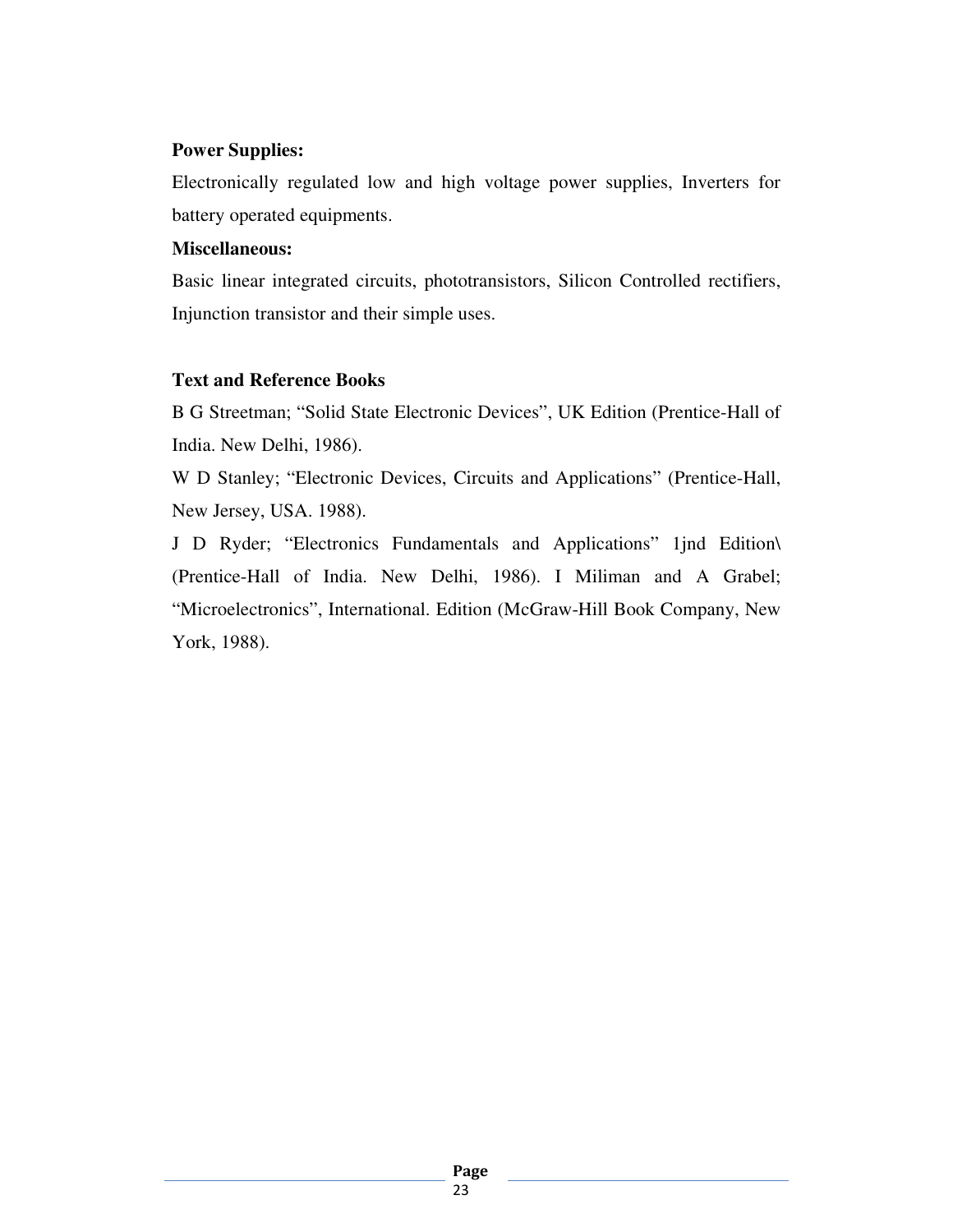# **PRACTICAL**

# **NOTE:**

This is a suggested list. Every institution may add any experiment of same standard in the same subject area.

## **Statistical Physics**

- 1. Data from n-option systems of several relative weightages to be examined and interpreted.
- 2. Plotting F-D distribution in the neighbourhood of Fermi energy for different temperature values.
- 3. Solar wind as a thermal expansion of solar corona at one million Kelvin.
- 4. Study of dilute gas for experimental verification of Maxwell-Boltzman statistics.
- 5. Number of microscopic states of perfect gas (Gibbs-paradox).

# **Solid State Physics**

- 1. Goniometric study of crystal faces.
- 2. Determination of dielectric constant.
- 3. Hysteresis curve of transformer core.
- 4. Hall-probe method for measurement of magnetic field

# **Solid State Devices**

- 1. Specific resistance and energy gap of a semiconductor
- 2. Characteristics of a transistor
- 3. Characteristics of a tunnel diode

# **Electronics**

- 1. Study of voltage regulation system
- 2. Study of, a regulated power supply
- 3. Study of Lissajuous figures using a CR0
- 4. Study of VTVM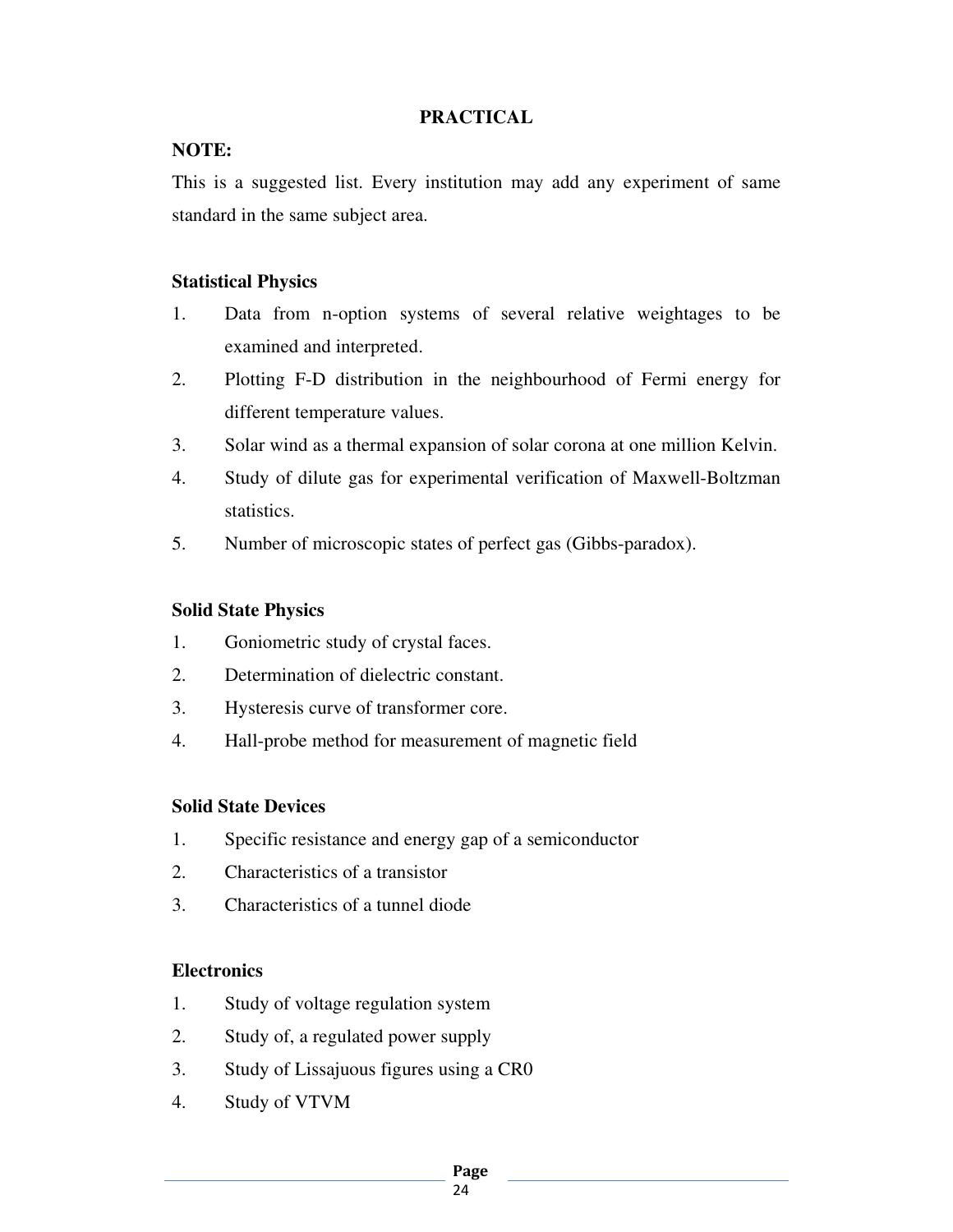- 5. Study of RC and TC coupled amplifiers
- 6. Study of AF and RF oscillators

#### **Nuclear Physics**

- 1. Study of absorption of alpha and beta rays.
- 2. Study of statistics in radioactive measurement.

### **Text and Reference Books**

B.G. Strechman, "Solid State Electronic Devices". II Edition (Prentice-Hall of India, New Delhi, 1986).

W.D. Stanley, "Electronic Devices, Circuits and Applications" (Prentice-Hall, New Jersey, USA, 1988).

D.P. Khandelwal, "A Laboratory Manual for Undergraduate Classes (Vani Publishiing House, New Delhi). S.P. Singh, "Advanced Practical Physics" (Pragati Prakashan, Meerut).

# **Instructions for Paper Setting**

All questions carry equal marks.

**Section A:** One compulsory question with four parts. One part (numerical or short answer type) from each unit.

**Section B:** Two questions (long answer or numerical type) from each unit but only one question from each unit is to be attempted.